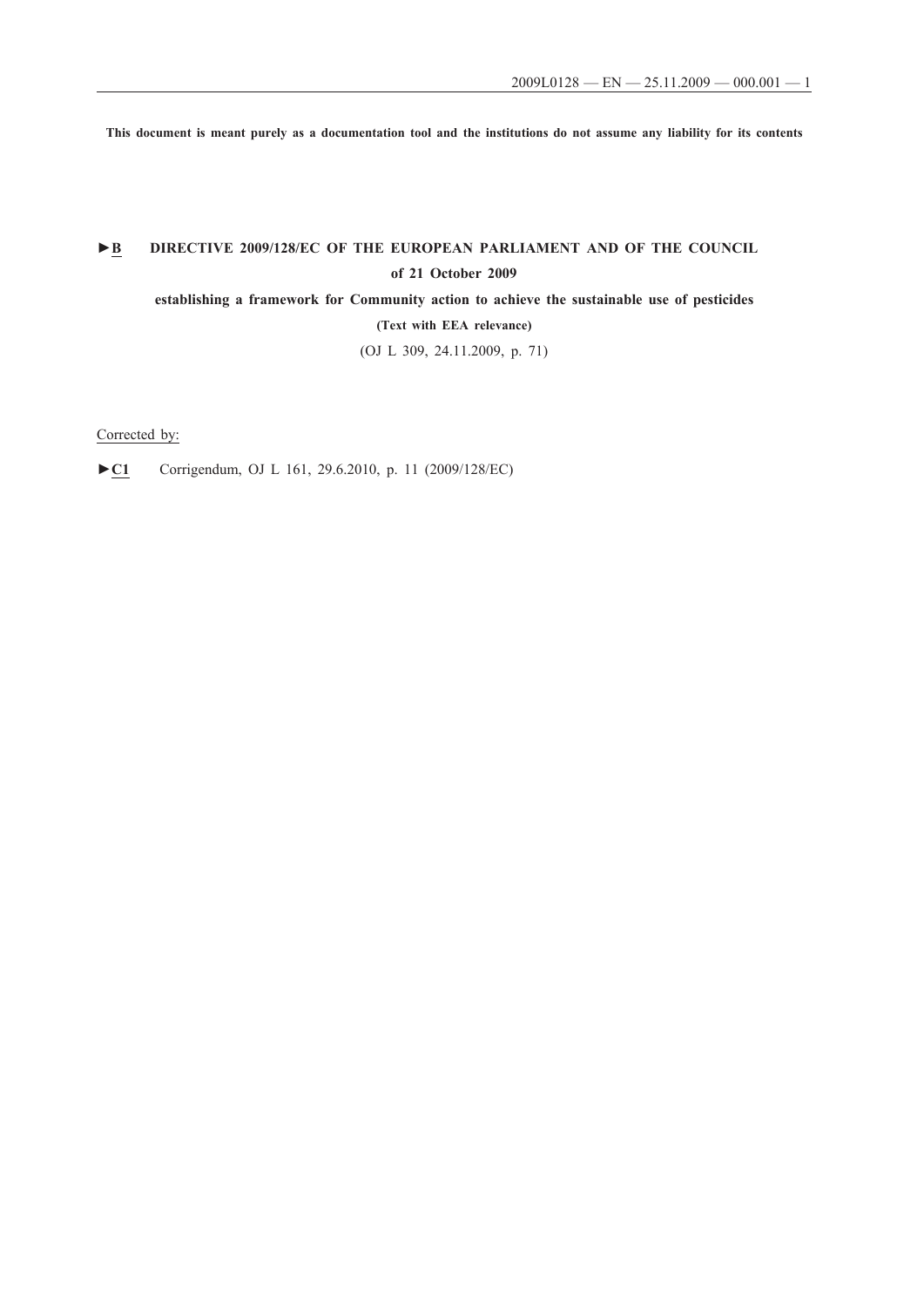#### **DIRECTIVE 2009/128/EC OF THE EUROPEAN PARLIAMENT AND OF THE COUNCIL**

#### **of 21 October 2009**

### **establishing a framework for Community action to achieve the sustainable use of pesticides**

**(Text with EEA relevance)**

THE EUROPEAN PARLIAMENT AND THE COUNCIL OF THE EUROPEAN UNION,

Having regard to the Treaty establishing the European Community, and in particular Article 175(1) thereof,

Having regard to the proposal from the Commission,

Having regard to the opinion of the European Economic and Social Committee  $(1)$ ,

Having regard to the opinion of the Committee of the Regions  $(2)$ ,

Acting in accordance with the procedure laid down in Article 251 of the Treaty  $(3)$ ,

#### Whereas:

- (1) In line with Articles 2 and 7 of Decision No 1600/2002/EC of the European Parliament and of the Council of 22 July 2002 laying down the Sixth Community Environment Action Programme (4), a common legal framework for achieving a sustainable use of pesticides should be established, taking account of precautionary and preventive approaches.
- (2) At present, this Directive should apply to pesticides which are plant protection products. However, it is anticipated that the scope of this Directive will be extended to cover biocidal products.
- (3) The measures provided for in this Directive should be complementary to, and not affect, measures laid down in other related Community legislation, in particular Council Directive 79/409/EEC of 2 April 1979 on the conservation of wild birds (5), Council Directive 92/43/EEC of 21 May 1992 on the conservation of natural habitats and of wild fauna and flora (6), Directive 2000/60/EC of the European Parliament and of the Council of 23 October 2000 establishing a framework for Community action in the field of water policy  $(7)$ , Regulation (EC) No 396/2005 of the European Parliament and of the

 $\overline{(^1)}$  OJ C 161, 13.7.2007, p. 48.

 $(2)$  OJ C 146, 30.6.2007, p. 48.

<sup>(3)</sup> Opinion of the European Parliament of 23 October 2007 (OJ C 263 E, 16.10.2008, p. 158), Council Common Position of 19 May 2008 (OJ C 254 E, 7.10.2008, p. 1) and Position of the European Parliament of 13 January 2009 (not yet published in the Official Journal). Council Decision of 24 September 2009.

<sup>(4)</sup> OJ L 242, 10.9.2002, p. 1.

<sup>(5)</sup> OJ L 103, 25.4.1979, p. 1.

<sup>(6)</sup> OJ L 206, 22.7.1992, p. 7. (7) OJ L 327, 22.12.2000, p. 1.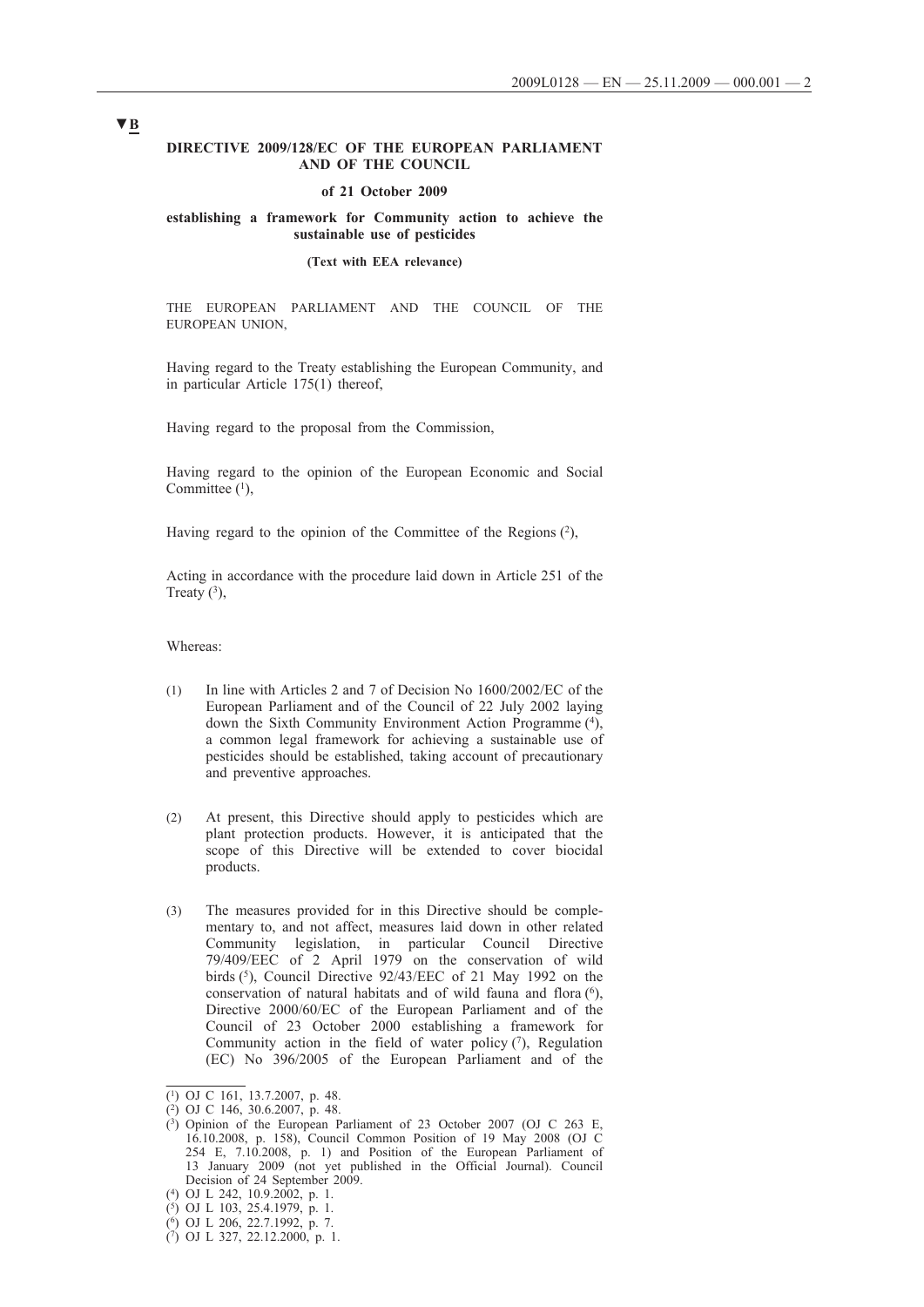Council of 23 February 2005 on maximum residue levels of pesticides in or on food and feed of plant and animal origin  $(1)$ and Regulation (EC) No 1107/2009 of the European Parliament and of the Council of 21 October 2009 on the placing of plant protection products on the market (2). These measures should also not prejudice voluntary measures in the context of Regulations for Structural Funds or of Council Regulation (EC) No 1698/2005 of 20 September 2005 on support for rural development by the European Agricultural Fund for Rural Development  $(EAFRD)$  $(3)$ .

- (4) Economic instruments can play a crucial role in the achievement of objectives relating to the sustainable use of pesticides. The use of such instruments at the appropriate level should therefore be encouraged while stressing that individual Member States can decide on their use without prejudice to the applicability of the State aid rules.
- (5) National Action Plans aimed at setting quantitative objectives, targets, measures, timetables and indicators to reduce risks and impacts of pesticide use on human health and the environment and at encouraging the development and introduction of integrated pest management and of alternative approaches or techniques in order to reduce dependency on the use of pesticides should be used by Member States in order to facilitate the implementation of this Directive. Member States should monitor the use of plant protection products containing active substances of particular concern and establish timetables and targets for the reduction of their use, in particular when it is an appropriate means to achieve risk reduction targets. National Action Plans should be coordinated with implementation plans under other relevant Community legislation and could be used for grouping together objectives to be achieved under other Community legislation related to pesticides.
- (6) The exchange of information on the objectives and actions Member States lay down in their National Action Plans is a very important element for achieving the objectives of this Directive. Therefore, it is appropriate to request Member States to report regularly to the Commission and to the other Member States, in particular on the implementation and results of their National Action Plans and on their experiences. On the basis of information transmitted by the Member States, the Commission should submit relevant reports to the European Parliament and to the Council, accompanied, if necessary, by appropriate legislative proposals.
- (7) For the preparation and modification of National Action Plans, it is appropriate to provide for the application of Directive 2003/35/EC of the European Parliament and of the Council of 26 May 2003 providing for public participation in respect of the drawing up of certain plans and programmes relating to the environment  $(4)$ .

 $(1)$  OJ L 70, 16.3.2005, p. 1.

<sup>(2)</sup> See page 1 of this Official Journal.

<sup>(3)</sup> OJ L 277, 21.10.2005, p. 1.

<sup>(4)</sup> OJ L 156, 25.6.2003, p. 17.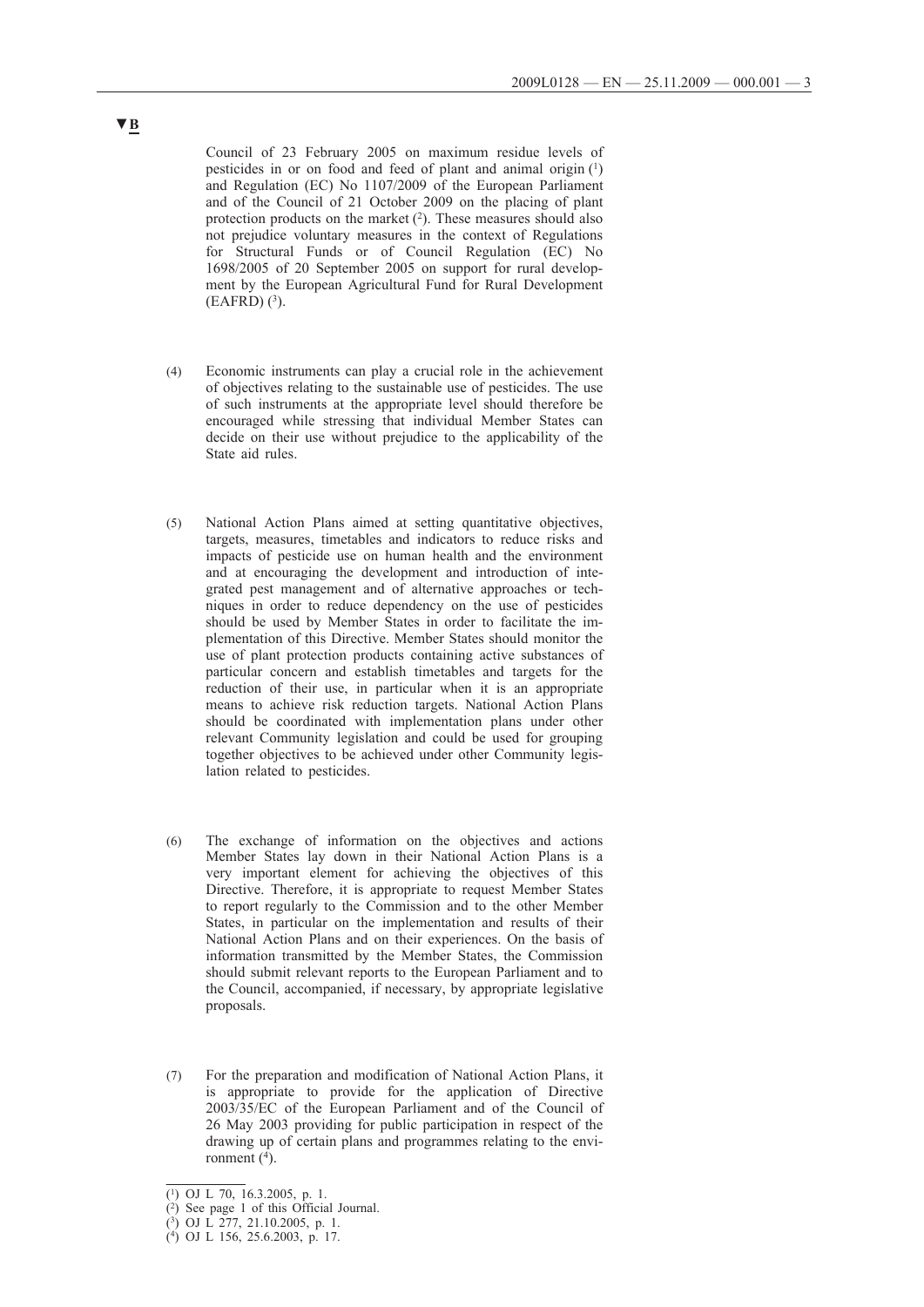- (8) It is essential that Member States set up systems of both initial and additional training for distributors, advisors and professional users of pesticides and certification systems to record such training so that those who use or will use pesticides are fully aware of the potential risks to human health and the environment and of the appropriate measures to reduce those risks as much as possible. Training activities for professional users may be coordinated with those organised in the framework of Regulation (EC) No 1698/2005.
- (9) Sales of pesticides, including Internet sales, are an important element in the distribution chain, where specific advice on safety instructions for human health and the environment should be given to the end user at the time of sale, in particular to professional users. For non-professional users who in general do not have the same level of education and training, recommendations should be given, in particular on safe handling and storage of pesticides as well as on disposal of the packaging.
- (10) Considering the possible risks from the use of pesticides, the general public should be better informed of the overall impacts of the use of pesticides through awareness-raising campaigns, information passed on through retailers and other appropriate measures.
- (11) Research programmes aimed at determining the impacts of pesticide use on human health and the environment, including studies on high-risk groups, should be promoted at European and national level.
- (12) To the extent that the handling and application of pesticides require the setting of minimum health and safety requirements at the workplace, covering the risks arising from exposure of workers to such products, as well as general and specific preventive measures to reduce those risks, those measures are covered by Council Directive 98/24/EC of 7 April 1998 on the protection of the health and safety of workers from the risks related to chemical agents at work  $(1)$  and Directive 2004/37/EC of the European Parliament and of the Council of 29 April 2004 on the protection of workers from the risks related to their exposure to carcinogens or mutagens at work (2).
- (13) Since Directive 2006/42/EC of the European Parliament and of the Council of 17 May 2006 on machinery  $(3)$  will provide for rules on the placing on the market of pesticide application equipment ensuring that environmental requirements are met, it is appropriate, in order to minimise the adverse impacts of pesticides on human health and the environment caused by such equipment, to provide for systems for regular technical inspection of pesticide application equipment already in use. Member States should describe in their National Action Plans how they will ensure the implementation of those requirements.

<sup>(1)</sup> OJ L 131, 5.5.1998, p. 11.

<sup>(2)</sup> OJ L 158, 30.4.2004, p. 50.

<sup>(3)</sup> OJ L 157, 9.6.2006, p. 24.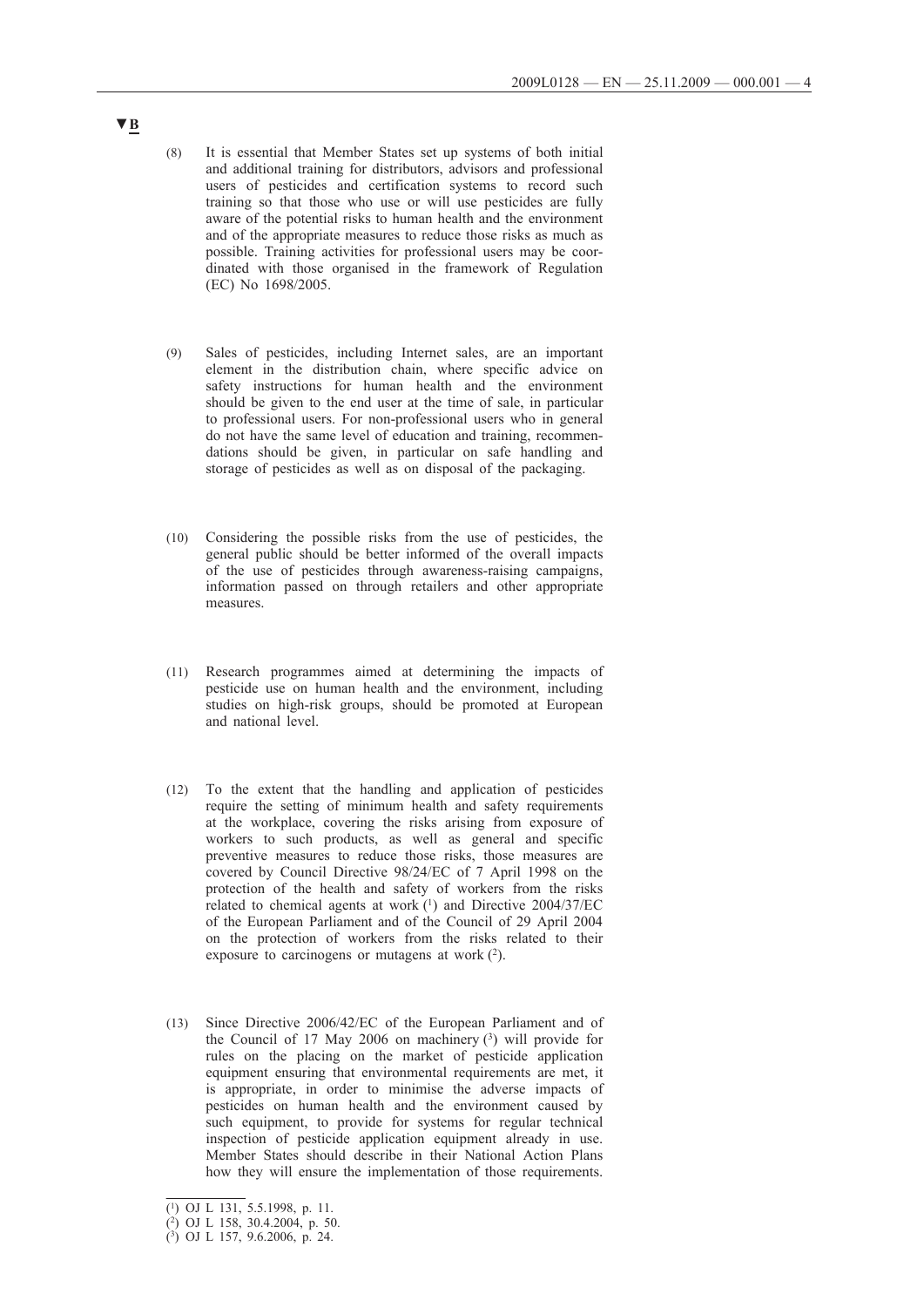- (14) Aerial spraying of pesticides has the potential to cause significant adverse impacts on human health and the environment, in particular from spray drift. Therefore, aerial spraying should generally be prohibited with derogations possible where it represents clear advantages in terms of reduced impacts on human health and the environment in comparison with other spraying methods, or where there are no viable alternatives, provided that the best available technology to reduce drift is used.
- (15) The aquatic environment is especially sensitive to pesticides. It is therefore necessary for particular attention to be paid to avoiding pollution of surface water and groundwater by taking appropriate measures, such as the establishment of buffer and safeguard zones or planting hedges along surface waters to reduce exposure of water bodies to spray drift, drain flow and run-off. The dimensions of buffer zones should depend in particular on soil characteristics and pesticide properties, as well as agricultural characteristics of the areas concerned. Use of pesticides in areas for the abstraction of drinking water, on or along transport routes, such as railway lines, or on sealed or very permeable surfaces can lead to higher risks of pollution of the aquatic environment. In such areas the pesticide use should, therefore, be reduced as far as possible, or eliminated, if appropriate.
- (16) Use of pesticides can be particularly dangerous in very sensitive areas, such as Natura 2000 sites protected in accordance with Directives 79/409/EEC and 92/43/EEC. In other places such as public parks and gardens, sports and recreation grounds, school grounds and children's playgrounds, and in the close vicinity of healthcare facilities, the risks from exposure to pesticides are high. In these areas, the use of pesticides should be minimised or prohibited. When pesticides are used, appropriate risk management measures should be established and low-risk pesticides as well as biological control measures should be considered in the first place.
- (17) Handling of pesticides, including storage, diluting and mixing the pesticides and cleaning of pesticide application equipment after use, and recovery and disposal of tank mixtures, empty packaging and remnants of pesticides are particularly prone to unwanted exposure of humans and the environment. Therefore, it is appropriate to provide for specific measures addressing those activities as a complement to the measures provided for under Directive 2006/12/EC of the European Parliament and of the Council of 5 April 2006 on waste  $(1)$ , and Council Directive 91/689/EEC of 12 December 1991 on hazardous waste (2). Measures should also encompass non-professional users, since inappropriate handling is very likely to occur in this group of users due to their lack of knowledge.

<sup>(1)</sup> OJ L 114, 27.4.2006, p. 9.

<sup>(2)</sup> OJ L 377, 31.12.1991, p. 20.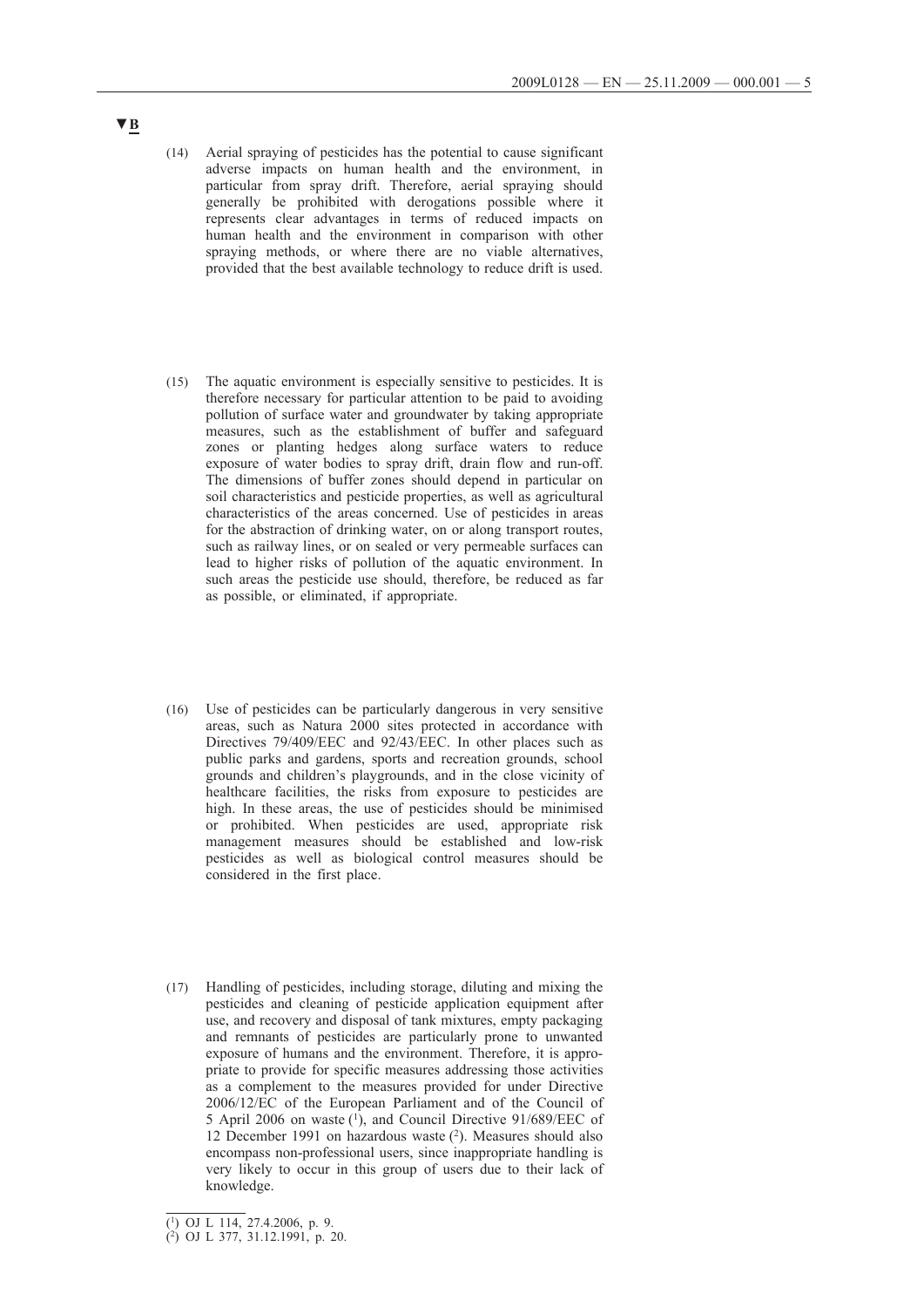- (18) The application of general principles and crop and sector-specific guidelines with respect to integrated pest management by all farmers would result in a better targeted use of all available pest control measures, including pesticides. Therefore, it would contribute to a further reduction of the risks to human health and the environment and the dependency on the use of pesticides. Member States should promote low pesticide-input pest management, in particular integrated pest management, and establish the necessary conditions and measures for its implementation.
- (19) On the basis of Regulation (EC) No 1107/2009 and of this Directive, implementation of the principles of integrated pest management is obligatory and the subsidiarity principle applies to the way the principles for integrated pest management are implemented. Member States should describe in their National Action Plan how they ensure the implementation of the principles of integrated pest management, with priority given wherever possible to non-chemical methods of plant protection and pest and crop management.
- (20) It is necessary to measure the progress achieved in the reduction of risks and adverse impacts from pesticide use for human health and the environment. Appropriate means are harmonised risk indicators that will be established at Community level. Member States should use those indicators for risk management at national level and for reporting purposes, while the Commission should calculate indicators to evaluate progress at Community level. Statistical data collected in accordance with the Community legislation concerning statistics on plant protection products should be used. Member States should be entitled to use, in addition to harmonised common indicators, their national indicators.
- (21) Member States should determine penalties applicable to infringements of national provisions adopted pursuant to this Directive and ensure that they are implemented. The penalties should be effective, proportionate and dissuasive.
- (22) Since the objective of this Directive, namely to protect human health and the environment from possible risks associated with the use of pesticides, cannot be sufficiently achieved by the Member States and can therefore be better achieved at Community level, the Community may adopt measures, in accordance with the principle of subsidiarity as set out in Article 5 of the Treaty. In accordance with the principle of proportionality, as set out in that Article, this Directive does not go beyond what is necessary in order to achieve that objective.
- (23) This Directive respects the fundamental rights and observes the principles recognised notably by the Charter of Fundamental Rights of the European Union. In particular, this Directive seeks to promote the integration into Community policies of a high level of environmental protection in accordance with the principle of sustainable development as laid down in Article 37 of that Charter.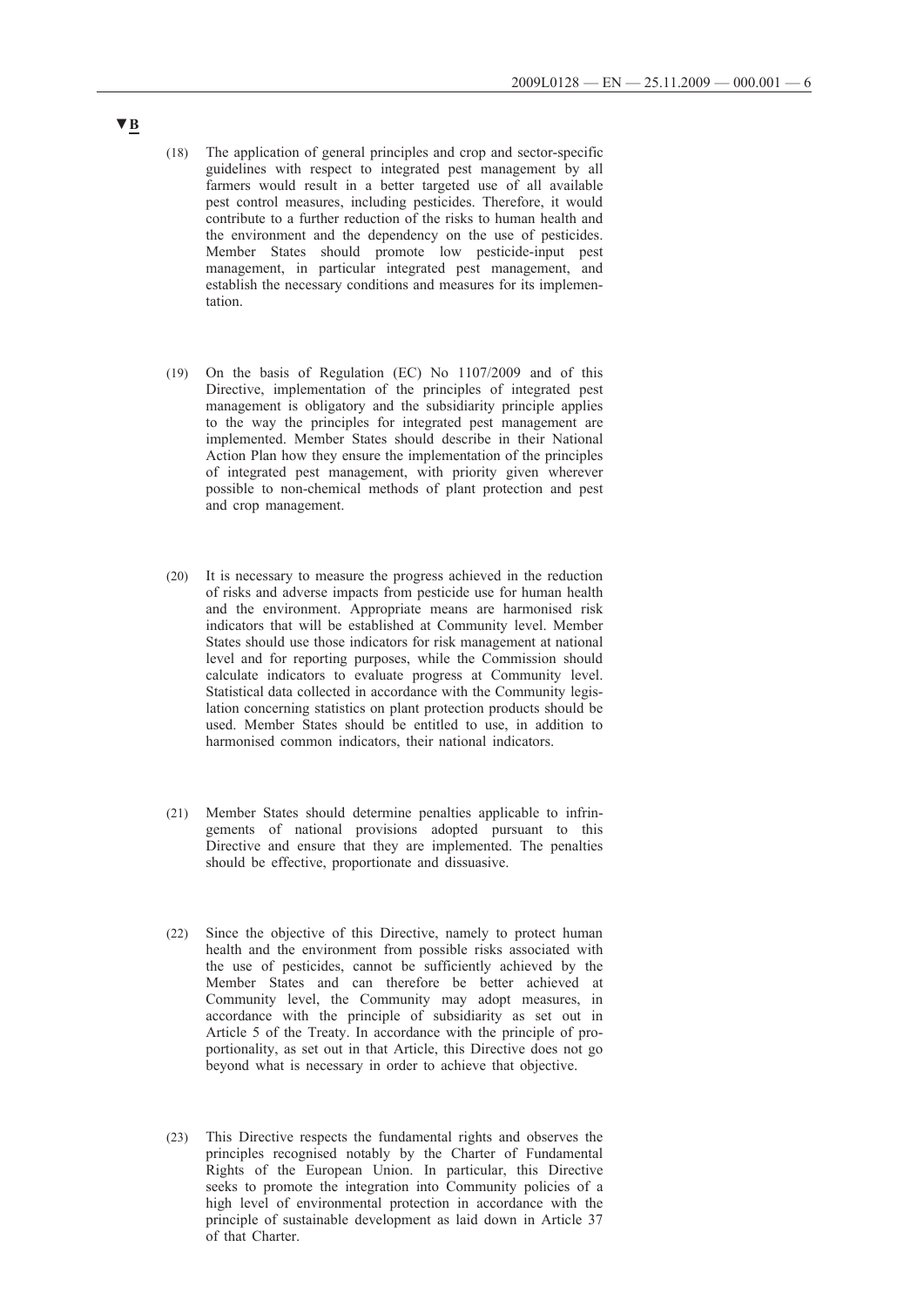- (24) The measures necessary for the implementation of this Directive should be adopted in accordance with Council Decision 1999/468/EC of 28 June 1999 laying down the procedures for the exercise of implementing powers conferred on the Commission (1).
- (25) In particular, the Commission should be empowered to establish and update the Annexes to this Directive. Since those measures are of general scope and are designed to amend non-essential elements of this Directive, inter alia, by supplementing it with new non-essential elements, they must be adopted in accordance with the regulatory procedure with scrutiny provided for in Article 5a of Decision 1999/468/EC.
- (26) In accordance with point 34 of the Interinstitutional agreement on better law-making  $(\overline{2})$ , Member States are encouraged to draw up, for themselves and in the interests of the Community, their own tables illustrating, as far as possible, the correlation between this Directive and the transposition measures, and to make them public,

#### HAVE ADOPTED THIS DIRECTIVE:

#### CHAPTER I

#### **GENERAL PROVISIONS**

#### *Article 1*

#### **Subject matter**

This Directive establishes a framework to achieve a sustainable use of pesticides by reducing the risks and impacts of pesticide use on human health and the environment and promoting the use of integrated pest management and of alternative approaches or techniques such as nonchemical alternatives to pesticides.

#### *Article 2*

#### **Scope**

1. This Directive shall apply to pesticides that are plant protection products as defined in point 10(a) of Article 3.

2. This Directive shall apply without prejudice to any other relevant Community legislation.

3. The provisions of this Directive shall not prevent Member States from applying the precautionary principle in restricting or prohibiting the use of pesticides in specific circumstances or areas.

<sup>(1)</sup> OJ L 184, 17.7.1999, p. 23.

<sup>(2)</sup> OJ C 321, 31.12.2003, p. 1.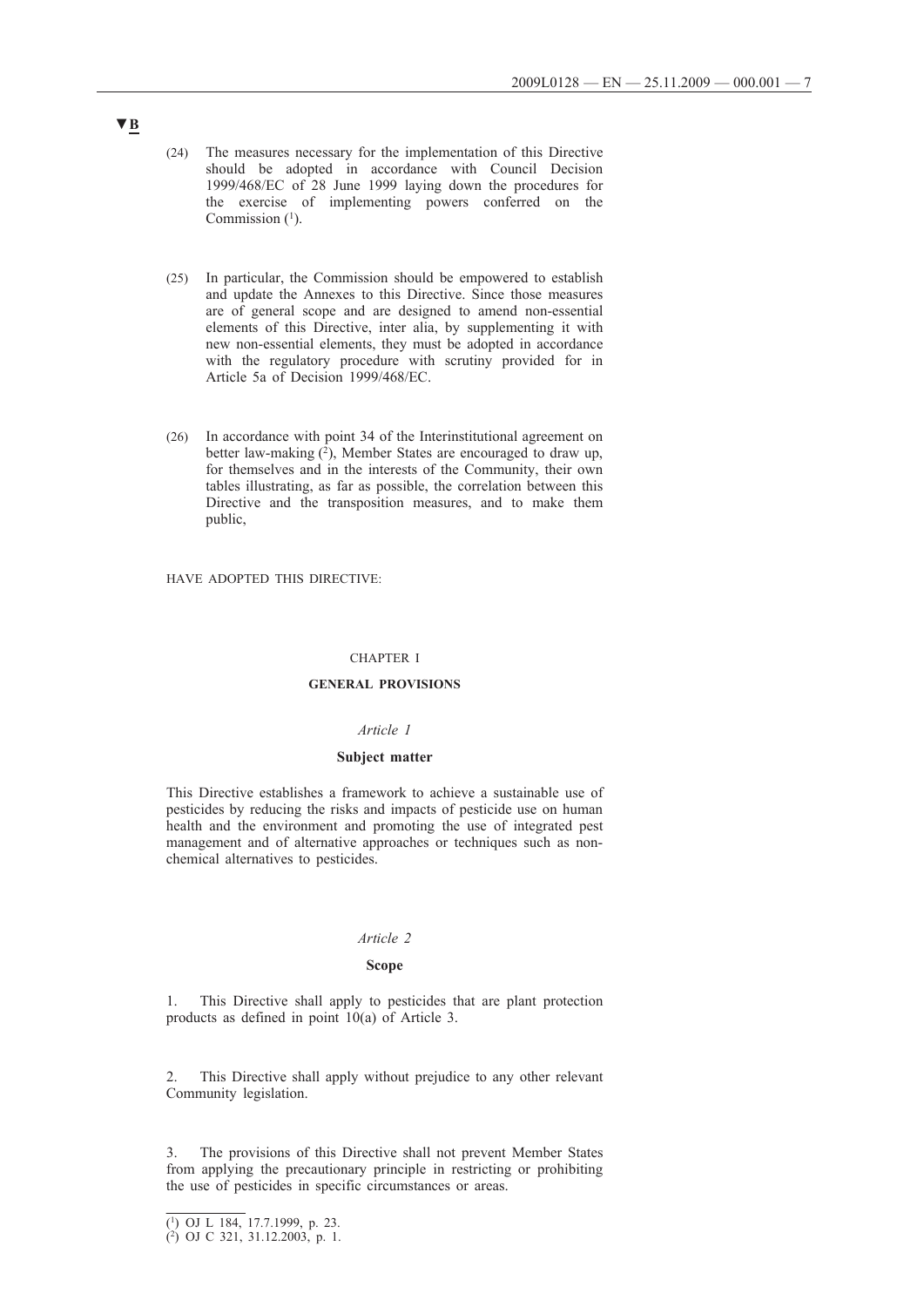## **Definitions**

For the purposes of this Directive, the following definitions shall apply:

- 1. 'professional user' means any person who uses pesticides in the course of their professional activities, including operators, technicians, employers and self-employed people, both in the farming and other sectors;
- 2. 'distributor' means any natural or legal person who makes a pesticide available on the market, including wholesalers, retailers, vendors and suppliers;
- 3. 'advisor' means any person who has acquired adequate knowledge and advises on pest management and the safe use of pesticides, in the context of a professional capacity or commercial service, including private self-employed and public advisory services, commercial agents, food producers and retailers where applicable;
- 4. 'pesticide application equipment' means any apparatus specifically intended for the application of pesticides, including accessories that are essential for the effective operation of such equipment, such as nozzles, manometers, filters, strainers and cleaning devices for tanks;
- 5. 'aerial spraying' means application of pesticides from an aircraft (plane or helicopter);
- 6. 'integrated pest management' means careful consideration of all available plant protection methods and subsequent integration of appropriate measures that discourage the development of populations of harmful organisms and keep the use of plant protection products and other forms of intervention to levels that are economically and ecologically justified and reduce or minimise risks to human health and the environment. 'Integrated pest management' emphasises the growth of a healthy crop with the least possible disruption to agro-ecosystems and encourages natural pest control mechanisms;
- 7. 'risk indicator' means the result of a method of calculation that is used to evaluate risks of pesticides on human health and/or the environment;
- 8. 'non-chemical methods' means alternative methods to chemical pesticides for plant protection and pest management, based on agronomic techniques such as those referred to in point 1 of Annex III, or physical, mechanical or biological pest control methods;
- 9. the terms 'surface water' and 'groundwater' have the same meaning as in Directive 2000/60/EC;
- 10. 'pesticide' means:
	- (a) a plant protection product as defined in Regulation (EC) No 1107/2009;
	- (b) a biocidal product as defined in Directive 98/8/EC of the European Parliament and of the Council of 16 February 1998 concerning the placing on the market of biocidal products  $(1)$ .

 $\overline{(^1)}$  OJ L 123, 24.4.1998, p. 1.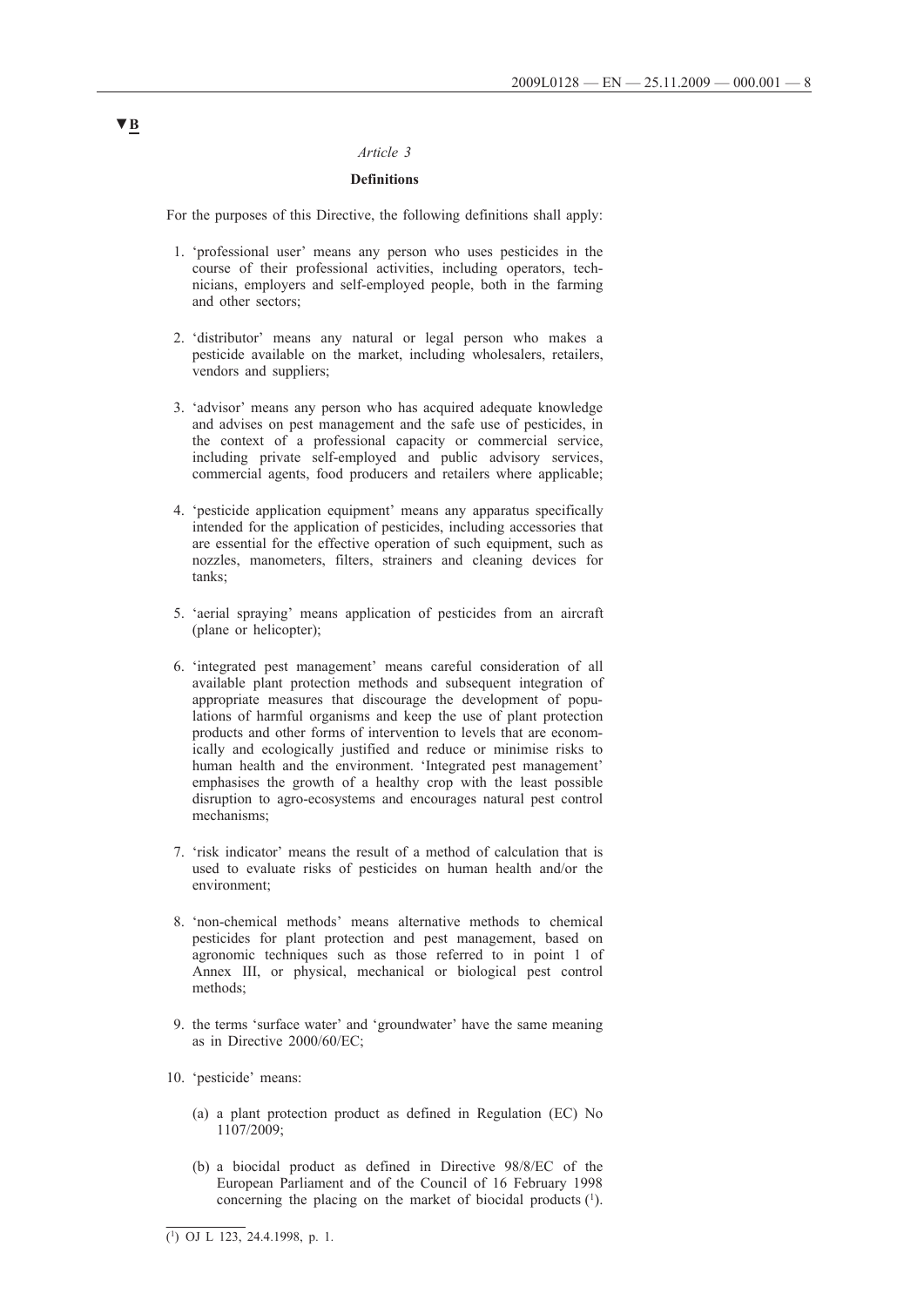### **National Action Plans**

1. Member States shall adopt National Action Plans to set up their quantitative objectives, targets, measures and timetables to reduce risks and impacts of pesticide use on human health and the environment and to encourage the development and introduction of integrated pest management and of alternative approaches or techniques in order to reduce dependency on the use of pesticides. These targets may cover different areas of concern, for example worker protection, protection of the environment, residues, use of specific techniques or use in specific crops.

The National Action Plans shall also include indicators to monitor the use of plant protection products containing active substances of particular concern, especially if alternatives are available. Member States shall give particular attention to the plant protection products containing active substances approved in accordance with Council Directive 91/414/EEC of 15 July 1991 concerning the placing of plant products on the market (1) which, when subject to renewal of approval under Regulation (EC) No 1107/2009 will not fulfil the criteria relevant for approval laid down in Annex II, points 3.6 to 3.8 of that Regulation.

On the basis of such indicators and taking into account where applicable the risk or use reduction targets achieved already prior to the application of this Directive, timetables and targets for the reduction of use shall also be established, in particular if the reduction of use constitutes an appropriate means to achieve risk reduction with regard to priority items identified under Article 15(2)(c). These targets may be intermediate or final. Member States shall use all necessary means designed to achieve these targets.

When drawing up and revising their National Action Plans, Member States shall take account of the health, social, economic and environmental impacts of the measures envisaged, of specific national, regional and local conditions and all relevant stakeholder groups. Member States shall describe in their National Action Plans how they will implement measures pursuant to Articles 5 to 15 in order to achieve the objectives referred to in the first subparagraph of this paragraph.

The National Action Plans shall take into account plans under other Community legislation on the use of pesticides, such as planned measures under Directive 2000/60/EC.

**►C1** 2. By 26 November 2012, Member States shall communicate ◄ their National Action Plans to the Commission and to other Member States.

National Action Plans shall be reviewed at least every five years and any substantial changes to National Action Plans shall be reported to the Commission without undue delay.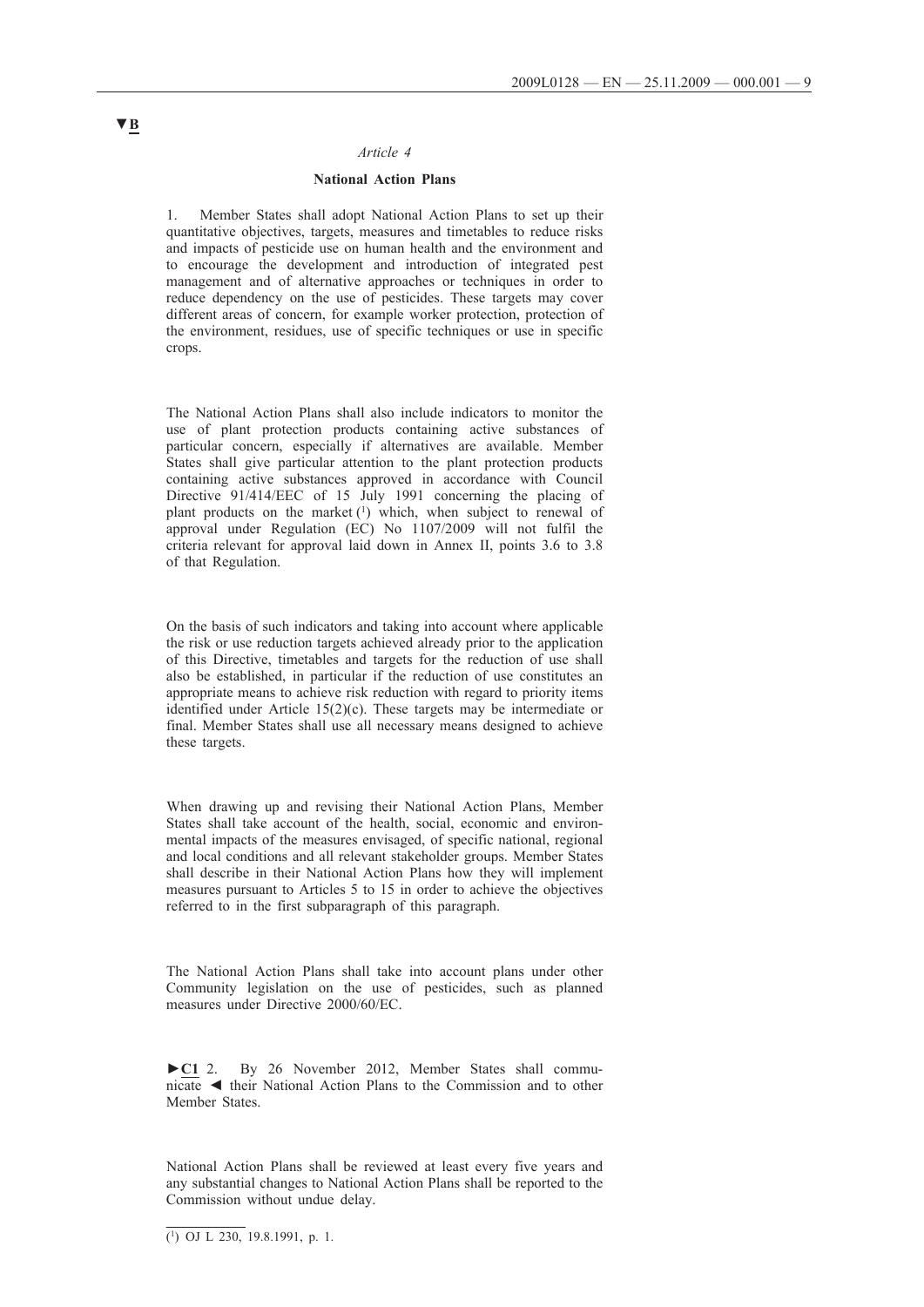**►C1** 3. By 26 November 2014, the Commission shall submit ◄ to the European Parliament and to the Council a report on the information communicated by the Member States in relation to the National Action Plans. The report shall contain methods used and the implications concerning the establishment of different types of targets to reduce the risks and use of pesticides.

**►C1** By 26 November 2018, the Commission shall submit ◄ to the European Parliament and to the Council a report on the experience gained by Member States on the implementation of national targets established in accordance with paragraph 1 in order to achieve the objectives of this Directive. It may be accompanied, if necessary, by appropriate legislative proposals.

4. The Commission shall make information communicated in accordance with paragraph 2 available to the public on a website.

5. The provisions on public participation laid down in Article 2 of Directive 2003/35/EC shall apply to the preparation and the modification of the National Action Plans.

#### CHAPTER II

#### **TRAINING, SALES OF PESTICIDES, INFORMATION AND AWARENESS-RAISING**

#### *Article 5*

#### **Training**

1. Member States shall ensure that all professional users, distributors and advisors have access to appropriate training by bodies designated by the competent authorities. This shall consist of both initial and additional training to acquire and update knowledge as appropriate.

The training shall be designed to ensure that such users, distributors and advisors acquire sufficient knowledge regarding the subjects listed in Annex I, taking account of their different roles and responsibilities.

**►C1** 2. By 26 November 2013, Member States shall establish ◄ certification systems and designate the competent authorities responsible for their implementation. These certificates shall, as a minimum, provide evidence of sufficient knowledge of the subjects listed in Annex I acquired by professional users, distributors and advisors either by undergoing training or by other means.

Certification systems shall include requirements and procedures for the granting, renewal and withdrawal of certificates.

3. Measures designed to amend non-essential elements of this Directive relating to amending Annex I in order to take account of scientific and technical progress shall be adopted in accordance with the regulatory procedure with scrutiny referred to in Article 21(2).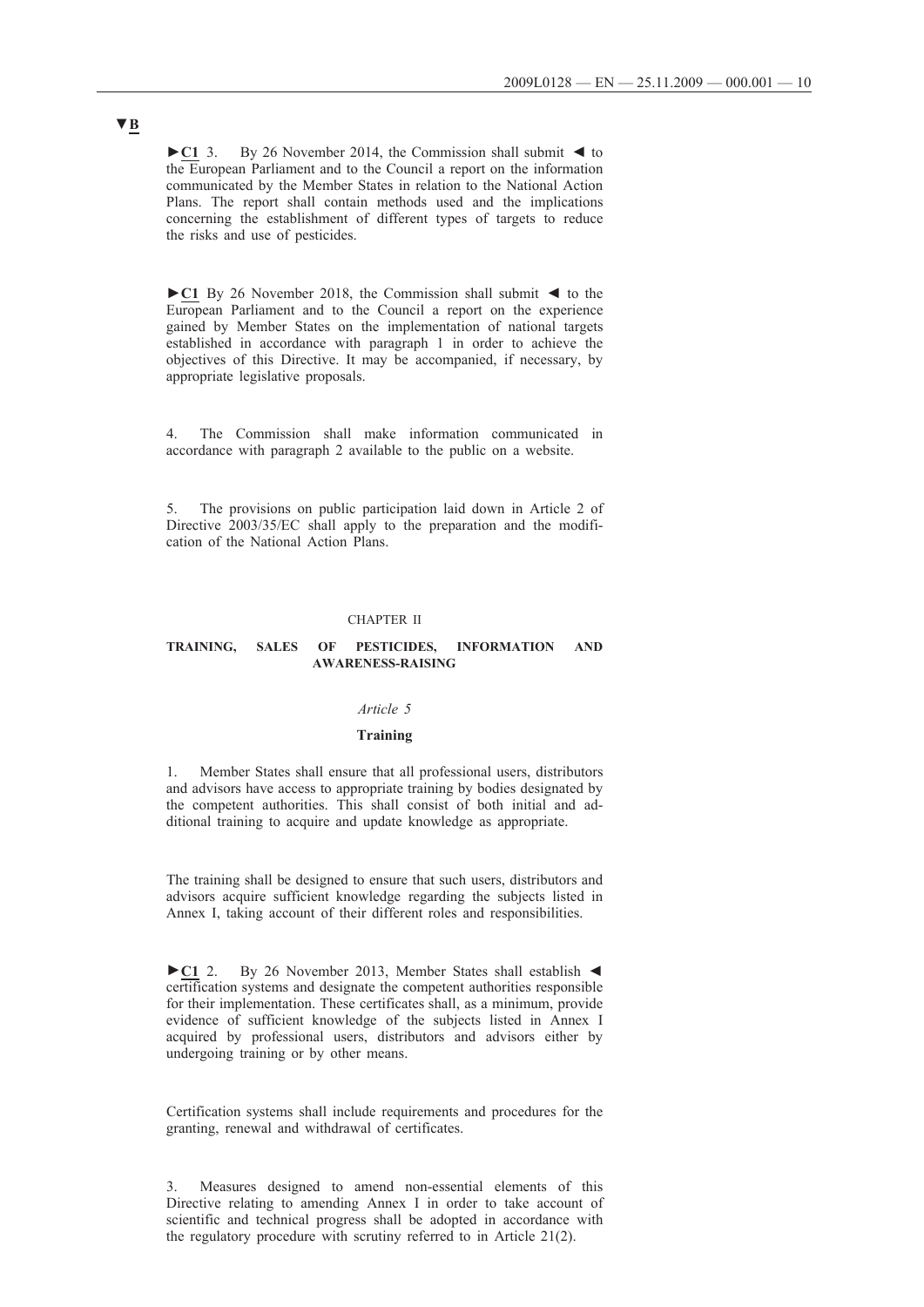### **Requirements for sales of pesticides**

1. Member States shall ensure that distributors have sufficient staff in their employment holding a certificate referred to in Article 5(2). Such persons shall be available at the time of sale to provide adequate information to customers as regards pesticide use, health and environmental risks and safety instructions to manage those risks for the products in question. Micro distributors selling only products for non-professional use may be exempted if they do not offer for sale pesticide formulations classified as toxic, very toxic, carcinogenic, mutagenic or toxic for reproduction pursuant to Directive 1999/45/EC of the European Parliament and of the Council of 31 May 1999 concerning the approximation of the laws, regulations and administrative provisions of the Member States relating to the classification, packaging and labelling of dangerous preparations  $(1)$ .

2. Member States shall take necessary measures to restrict sales of pesticides authorised for professional use to persons holding a certificate referred to in Article 5(2).

3. Member States shall require distributors selling pesticides to nonprofessional users to provide general information regarding the risks for human health and the environment of pesticide use, in particular on hazards, exposure, proper storage, handling, application and safe disposal in accordance with Community legislation on waste, as well as regarding low-risk alternatives. Member States may require pesticide producers to provide such information.

## **▼C1**

4. The measures provided for in paragraphs 1 and 2 shall be established by 26 November 2015.

### **▼B**

#### *Article 7*

#### **Information and awareness-raising**

1. Member States shall take measures to inform the general public and to promote and facilitate information and awareness-raising programmes and the availability of accurate and balanced information relating to pesticides for the general public, in particular regarding the risks and the potential acute and chronic effects for human health, nontarget organisms and the environment arising from their use, and the use of non-chemical alternatives.

2. Member States shall put in place systems for gathering information on pesticide acute poisoning incidents, as well as chronic poisoning developments where available, among groups that may be exposed regularly to pesticides such as operators, agricultural workers or persons living close to pesticide application areas.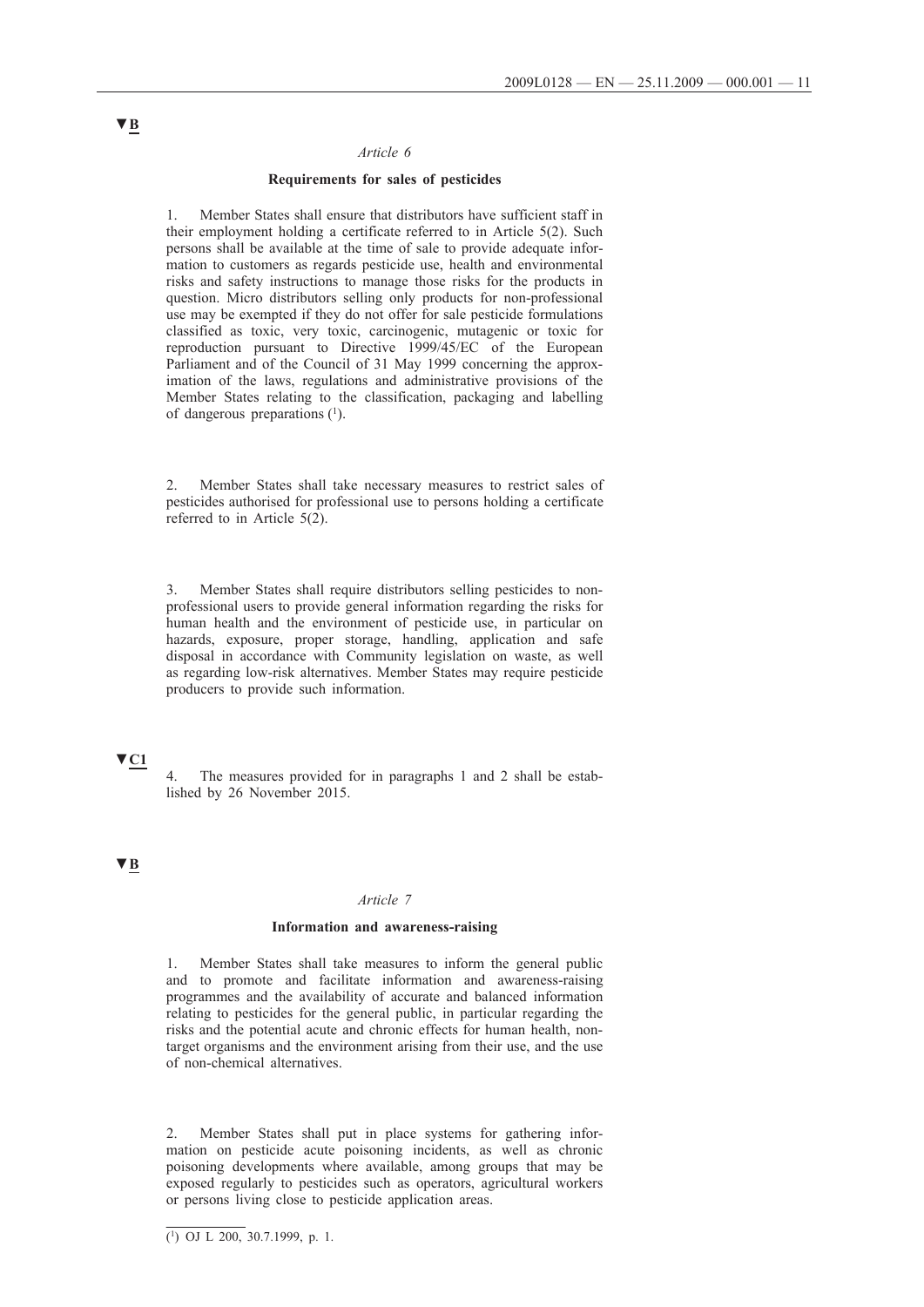3. To enhance the comparability of information, **►C1** the Commission, in cooperation with the Member States, shall develop by 26 November 2012 ◄ a strategic guidance document on monitoring and surveying of impacts of pesticide use on human health and the environment.

#### CHAPTER III

### **PESTICIDE APPLICATION EQUIPMENT**

## *Article 8*

### **Inspection of equipment in use**

1. Member States shall ensure that pesticide application equipment in professional use shall be subject to inspections at regular intervals. The interval between inspections shall not exceed five years until 2020 and shall not exceed three years thereafter.

**►C1** 2. By 26 November 2016, Member States shall ensure ◄ that pesticide application equipment has been inspected at least once. After this date only pesticide application equipment having successfully passed inspection shall be in professional use.

New equipment shall be inspected at least once within a period of five years after purchase.

3. By way of derogation from paragraphs 1 and 2 and, following a risk assessment for human health and the environment including an assessment of the scale of the use of the equipment, Member States may:

(a) apply different timetables and inspection intervals to pesticide application equipment not used for spraying pesticides, to handheld pesticide application equipment or knapsack sprayers and to additional pesticide application equipment that represent a very low scale of use, which shall be listed in the National Action Plans provided for in Article 4.

The following additional pesticide application equipment shall never be considered as constituting a very low scale of use:

- (i) spraying equipment mounted on trains or aircraft;
- (ii) boom sprayers larger than 3 m, including boom sprayers that are mounted on sowing equipment;
- (b) exempt from inspection handheld pesticide application equipment or knapsack sprayers. In this case the Member States shall ensure that operators have been informed of the need to change regularly the accessories, of the specific risks linked to that equipment, and that operators are trained for the proper use of that application equipment in accordance with Article 5.

4. The inspections shall verify that pesticide application equipment satisfies the relevant requirements listed in Annex II, in order to achieve a high level of protection for human health and the environment.

Pesticide application equipment complying with harmonised standards developed in accordance with Article 20(1) shall be presumed to comply with the essential health and safety and environmental requirements.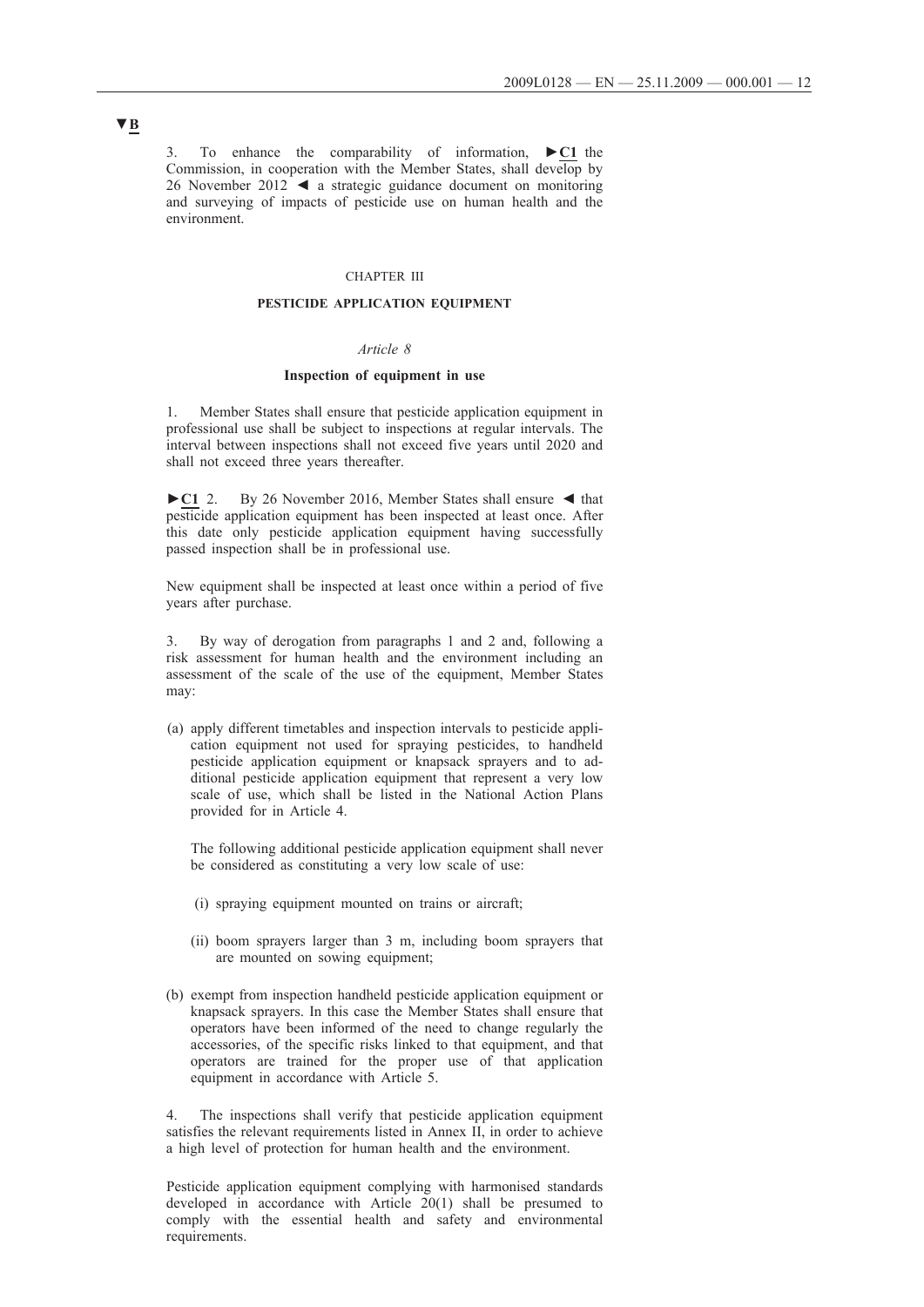5. Professional users shall conduct regular calibrations and technical checks of the pesticide application equipment in accordance with the appropriate training received as provided for in Article 5.

6. Member States shall designate bodies responsible for implementing the inspection systems and inform the Commission thereof.

Each Member State shall establish certificate systems designed to allow the verification of inspections and recognise the certificates granted in other Member States following the requirements referred to in paragraph 4 and where the time period since the last inspection carried out in another Member State is equal to or shorter than the time period of the inspection interval applicable in its own territory.

Member States shall endeavour to recognise the certificates issued in other Member States provided that the inspection intervals referred to in paragraph 1 are complied with.

7. Measures designed to amend non-essential elements of this Directive relating to amending Annex II in order to take account of scientific and technical progress shall be adopted in accordance with the regulatory procedure with scrutiny referred to in Article 21(2).

### CHAPTER IV

### **SPECIFIC PRACTICES AND USES**

#### *Article 9*

#### **Aerial spraying**

1. Member States shall ensure that aerial spraying is prohibited.

2. By way of derogation from paragraph 1 aerial spraying may only be allowed in special cases provided the following conditions are met:

- (a) there must be no viable alternatives, or there must be clear advantages in terms of reduced impacts on human health and the environment as compared with land-based application of pesticides;
- (b) the pesticides used must be explicitly approved for aerial spraying by the Member State following a specific assessment addressing risks from aerial spraying;
- (c) the operator carrying out the aerial spraying must hold a certificate as referred to in Article 5(2). During the transitional period where certification systems are not yet in place, Member States may accept other evidence of sufficient knowledge;
- (d) the enterprise responsible for providing aerial spray applications shall be certified by a competent authority for authorising equipment and aircraft for aerial application of pesticides;
- (e) if the area to be sprayed is in close proximity to areas open to the public, specific risk management measures to ensure that there are no adverse effects on the health of bystanders shall be included in the approval. The area to be sprayed shall not be in close proximity to residential areas;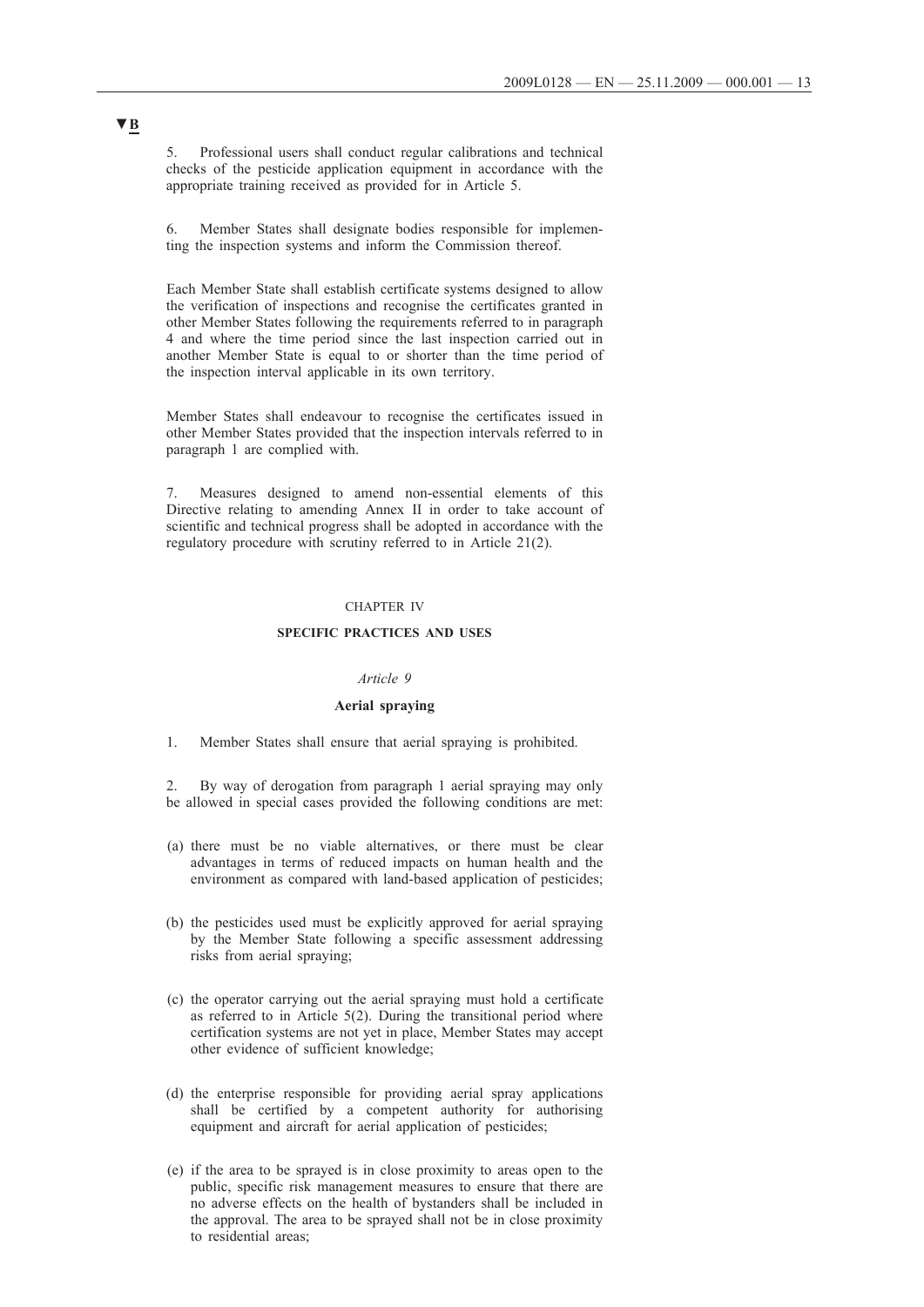(f) as from 2013, the aircraft shall be equipped with accessories that constitute the best available technology to reduce spray drift.

Member States shall designate the authorities competent for establishing the specific conditions by which aerial spraying may be carried out, for examining requests pursuant to paragraph 4 and for making public information on crops, areas, circumstances and particular requirements for application including weather conditions where aerial spraying may be allowed.

In the approval the competent authorities shall specify the measures necessary for warning residents and bystanders in due time and to protect the environment in the vicinity of the area sprayed.

4. A professional user wishing to apply pesticides by aerial spraying shall submit a request for approval of an application plan to the competent authority accompanied by evidence to show that the conditions referred to in paragraphs 2 and 3 are fulfilled. The request for application of aerial spraying in accordance with the approved application plan shall be submitted in due time to the competent authority. It shall contain information about the provisional time of spraying and the amounts and the type of pesticides applied.

Member States may provide that requests for applications of aerial spraying in accordance with an approved application plan, for which no answer was received on the decision taken within the time period laid down by the competent authorities, shall be deemed to be approved.

In particular circumstances such as emergency or specific difficult situations, single requests for application of aerial spraying may also be submitted for approval. Where justified, competent authorities shall have a possibility to apply an accelerated procedure in order to verify that the conditions referred to in paragraphs 2 and 3 are fulfilled before the application of aerial spraying.

5. Member States shall ensure that the conditions referred to in paragraphs 2 and 3 are met by conducting appropriate monitoring.

6. The competent authorities shall keep records of the requests and approvals as referred to in paragraph 4 and shall make available to the public the relevant information contained therein such as the area to be sprayed, the provisional day and time of the spraying and the type of pesticide, in accordance with the applicable national or Community law.

### *Article 10*

### **Information to the public**

Member States may include in their National Action Plans provisions on informing persons who could be exposed to the spray drift.

#### *Article 11*

#### **Specific measures to protect the aquatic environment and drinking water**

1. Member States shall ensure that appropriate measures to protect the aquatic environment and drinking water supplies from the impact of pesticides are adopted. Those measures shall support and be compatible with relevant provisions of Directive 2000/60/EC and Regulation (EC) No 1107/2009.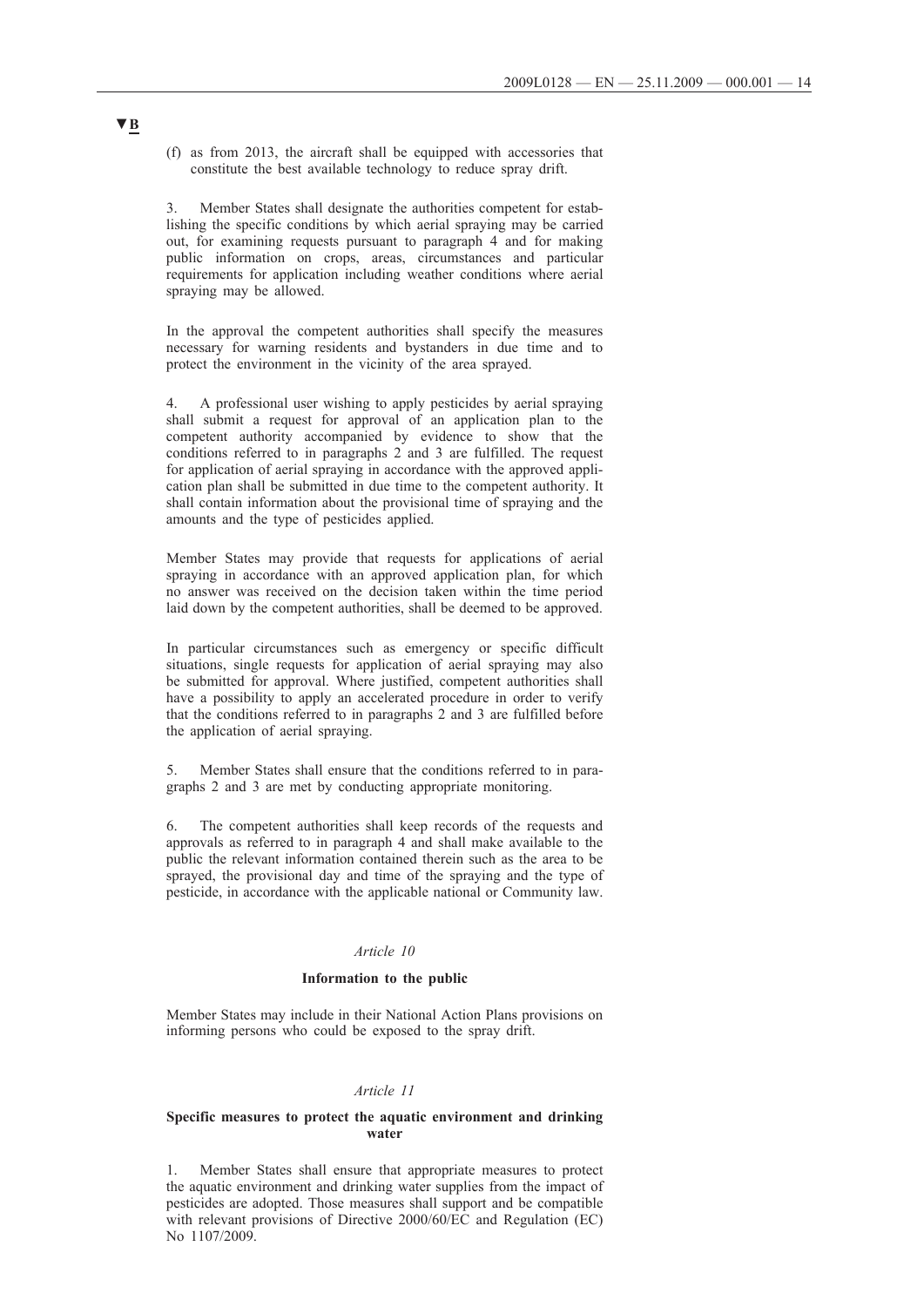- 2. The measures provided in paragraph 1 shall include:
- (a) giving preference to pesticides that are not classified as dangerous for the aquatic environment pursuant to Directive 1999/45/EC nor containing priority hazardous substances as set out in Article 16(3) of Directive 2000/60/EC;
- (b) giving preference to the most efficient application techniques such as the use of low-drift pesticide application equipment especially in vertical crops such as hops and those found in orchards and vineyards;
- (c) use of mitigation measures which minimise the risk of off-site pollution caused by spray drift, drain-flow and run-off. These shall include the establishment of appropriately-sized buffer zones for the protection of non-target aquatic organisms and safeguard zones for surface and groundwater used for the abstraction of drinking water, where pesticides must not be used or stored;
- (d) reducing as far as possible or eliminating applications on or along roads, railway lines, very permeable surfaces or other infrastructure close to surface water or groundwater or on sealed surfaces with a high risk of run-off into surface water or sewage systems.

#### **Reduction of pesticide use or risks in specific areas**

Member States shall, having due regard for the necessary hygiene and public health requirements and biodiversity, or the results of relevant risk assessments, ensure that the use of pesticides is minimised or prohibited in certain specific areas. Appropriate risk management measures shall be taken and the use of low-risk plant protection products as defined in Regulation (EC) No 1107/2009 and biological control measures shall be considered in the first place. The specific areas in question are:

- (a) areas used by the general public or by vulnerable groups as defined in Article 3 of Regulation (EC) No 1107/2009, such as public parks and gardens, sports and recreation grounds, school grounds and children's playgrounds and in the close vicinity of healthcare facilities;
- (b) protected areas as defined in Directive 2000/60/EC or other areas identified for the purposes of establishing the necessary conservation measures in accordance with the provisions of Directives 79/409/EEC and 92/43/EEC;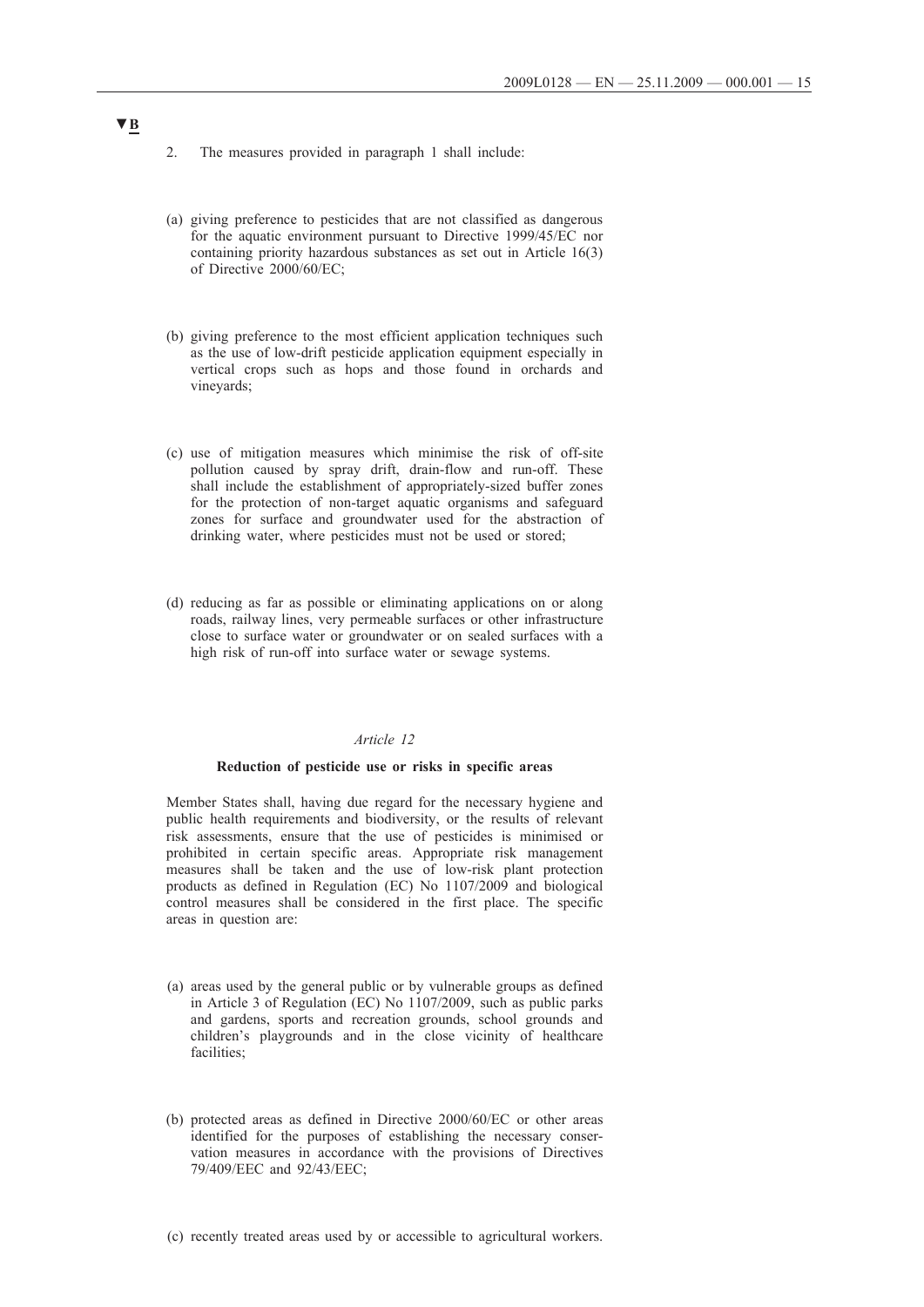### **Handling and storage of pesticides and treatment of their packaging and remnants**

1. Member States shall adopt the necessary measures to ensure that the following operations by professional users and where applicable by distributors do not endanger human health or the environment:

- (a) storage, handling, dilution and mixing of pesticides before application;
- (b) handling of packaging and remnants of pesticides;
- (c) disposal of tank mixtures remaining after application;
- (d) cleaning of the equipment used after application;
- (e) recovery or disposal of pesticide remnants and their packaging in accordance with Community legislation on waste.

2. Member States shall take all necessary measures regarding pesticides authorised for non-professional users to avoid dangerous handling operations. These measures may include use of pesticides of low toxicity, ready to use formulations and limits on sizes of containers or packaging.

3. Member States shall ensure that storage areas for pesticides for professional use are constructed in such a way as to prevent unwanted releases. Particular attention shall be paid to location, size and construction materials.

#### *Article 14*

#### **Integrated pest management**

1. Member States shall take all necessary measures to promote low pesticide-input pest management, giving wherever possible priority to non-chemical methods, so that professional users of pesticides switch to practices and products with the lowest risk to human health and the environment among those available for the same pest problem. Low pesticide-input pest management includes integrated pest management as well as organic farming according to Council Regulation (EC) No 834/2007 of 28 June 2007 on organic production and labelling of organic products (1).

2. Member States shall establish or support the establishment of necessary conditions for the implementation of integrated pest management. In particular, they shall ensure that professional users have at their disposal information and tools for pest monitoring and decision making, as well as advisory services on integrated pest management.

3. By 30 June 2013, Member States shall report to the Commission on the implementation of paragraphs 1 and 2 and, in particular, whether the necessary conditions for implementation of integrated pest management are in place.

 $\overline{(^1)}$  OJ L 189, 20.7.2007, p. 1.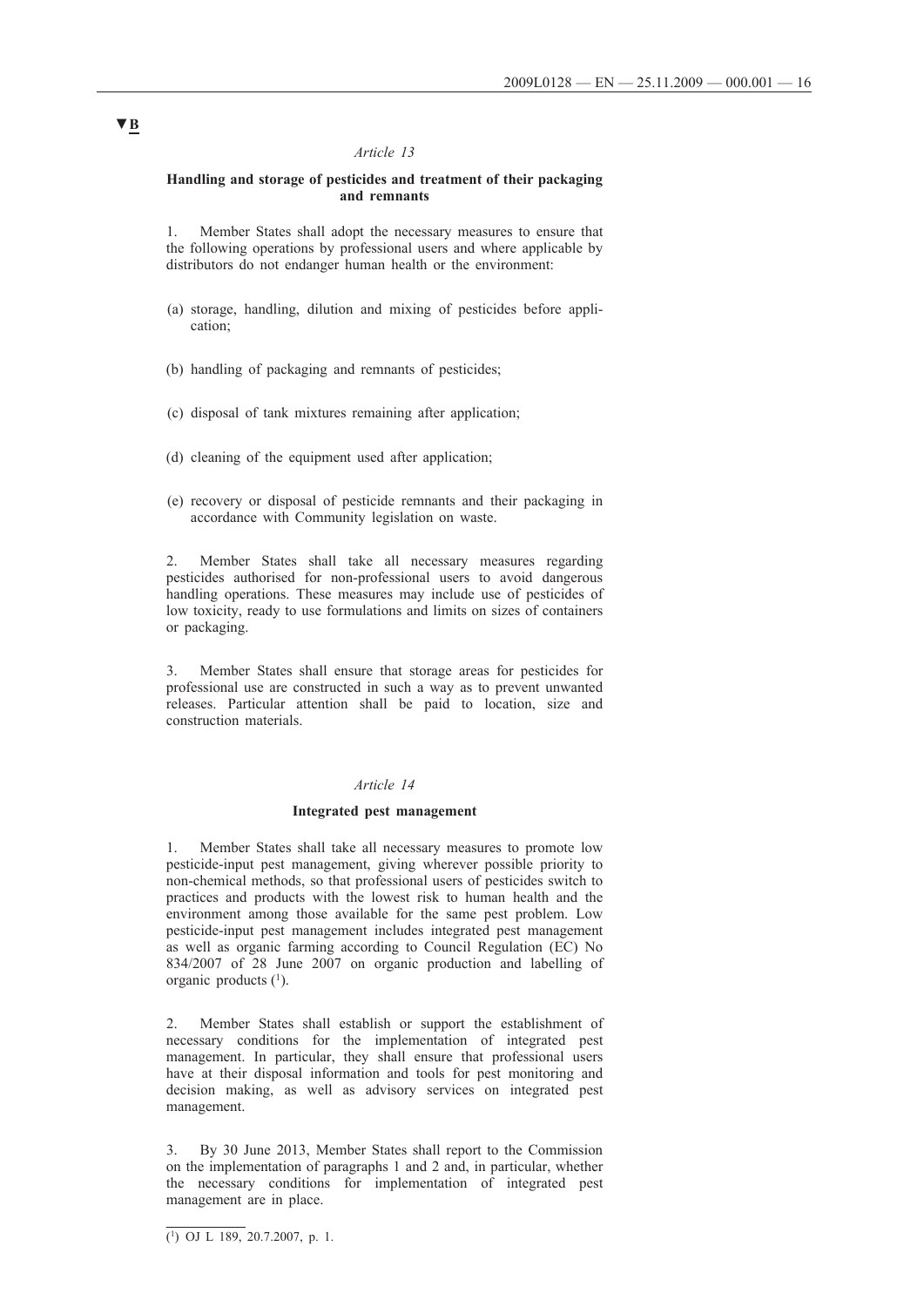4. Member States shall describe in their National Action Plans how they ensure that the general principles of integrated pest management as set out in Annex III are implemented by all professional users by 1 January 2014.

Measures designed to amend non-essential elements of this Directive relating to amending Annex III in order to take account of scientific and technical progress shall be adopted in accordance with the regulatory procedure with scrutiny referred to in Article 21(2).

5. Member States shall establish appropriate incentives to encourage professional users to implement crop or sector-specific guidelines for integrated pest management on a voluntary basis. Public authorities and/or organisations representing particular professional users may draw up such guidelines. Member States shall refer to those guidelines that they consider relevant and appropriate in their National Action Plans.

#### CHAPTER V

#### **INDICATORS, REPORTING AND INFORMATION EXCHANGE**

### *Article 15*

#### **Indicators**

1. Harmonised risk indicators as referred to in Annex IV shall be established. However, Member States may continue to use existing national indicators or adopt other appropriate indicators in addition to the harmonised ones.

Measures designed to amend non-essential elements of this Directive relating to amending Annex IV in order to take account of scientific and technical progress shall be adopted in accordance with the regulatory procedure with scrutiny referred to in Article 21(2).

- 2. Member States shall:
- (a) calculate harmonised risk indicators as referred to in paragraph 1 by using statistical data collected in accordance with the Community legislation concerning statistics on plant protection products together with other relevant data;
- (b) identify trends in the use of certain active substances;
- (c) identify priority items, such as active substances, crops, regions or practices, that require particular attention or good practices that can be used as examples in order to achieve the objectives of this Directive to reduce the risks and impacts of pesticide use on human health and the environment and to encourage the development and introduction of integrated pest management and of alternative approaches or techniques in order to reduce dependency on the use of pesticides.

3. Member States shall communicate the results of the evaluations carried out pursuant to paragraph 2 to the Commission and to other Member States and shall make this information available to the public.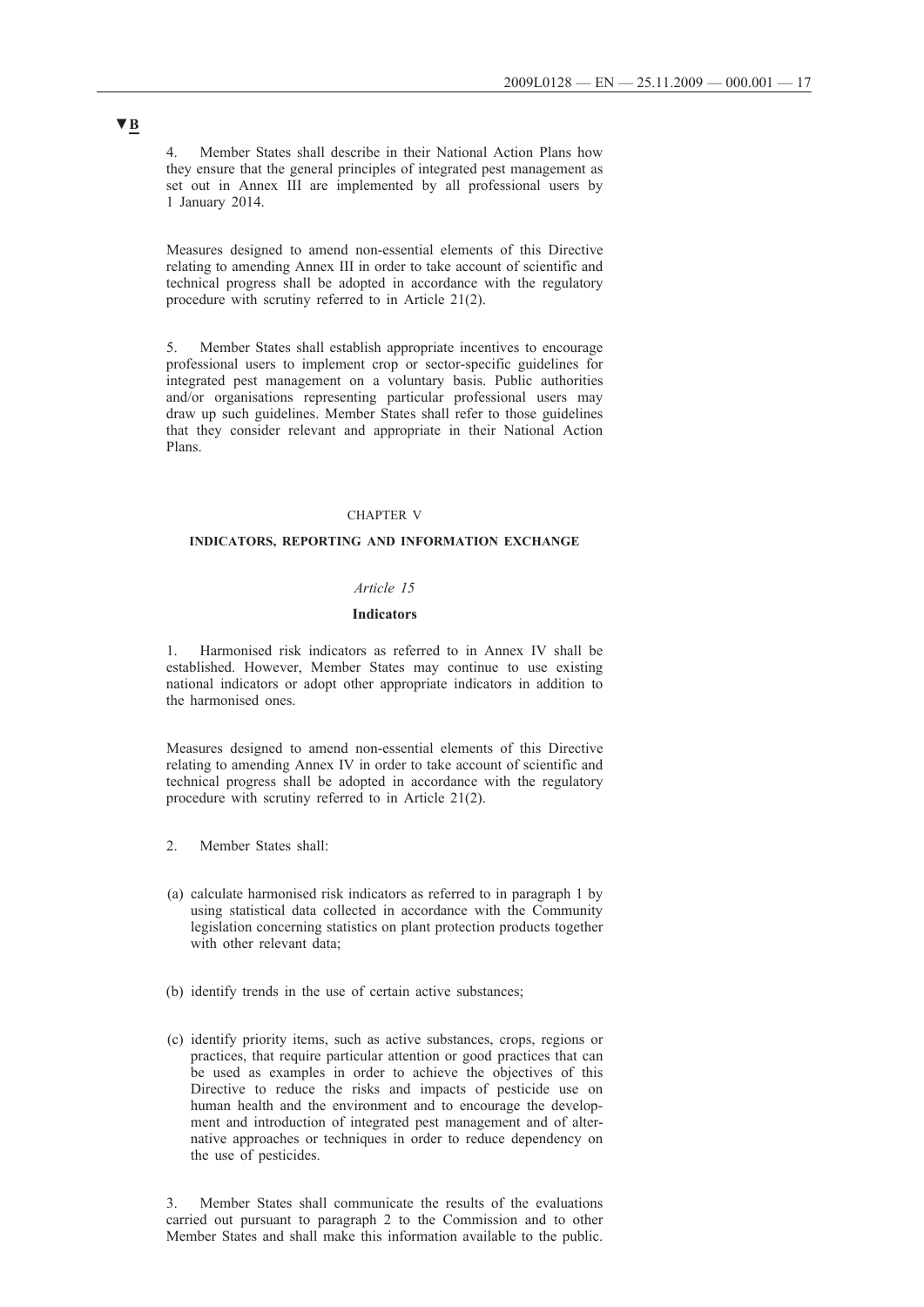4. The Commission shall calculate risk indicators at Community level by using statistical data collected in accordance with the Community legislation concerning statistics on plant protection products and other relevant data, in order to estimate trends in risks from pesticide use.

The Commission shall also use these data and this information to assess progress in achieving the objectives of other Community policies aimed at reducing the impact of pesticides on human health and on the environment.

The results shall be made available to the public on the website referred to in Article 4(4).

#### *Article 16*

### **Reporting**

The Commission shall regularly submit to the European Parliament and to the Council a report on progress in the implementation of this Directive, accompanied where appropriate by proposals for amendments.

### CHAPTER VI

### **FINAL PROVISIONS**

#### *Article 17*

#### **Penalties**

Member States shall determine penalties applicable to infringements of the national provisions adopted pursuant to this Directive and shall take all measures necessary to ensure that they are implemented. The penalties provided for shall be effective, proportionate and dissuasive.

**►C1** Member States shall notify those provisions to the Commission by  $\overline{26}$  November 2012 and  $\blacktriangleleft$  shall notify it without delay of any subsequent amendment.

#### *Article 18*

#### **Exchange of information and best practice**

The Commission shall put forward as a priority for discussion in the expert group on the thematic strategy on the sustainable use of pesticides the exchange of information and best practice in the field of sustainable use of pesticides and integrated pest management.

#### *Article 19*

#### **Fees and charges**

1. Member States may recover the costs associated with any work pursuant to obligations under this Directive by means of a fee or charge.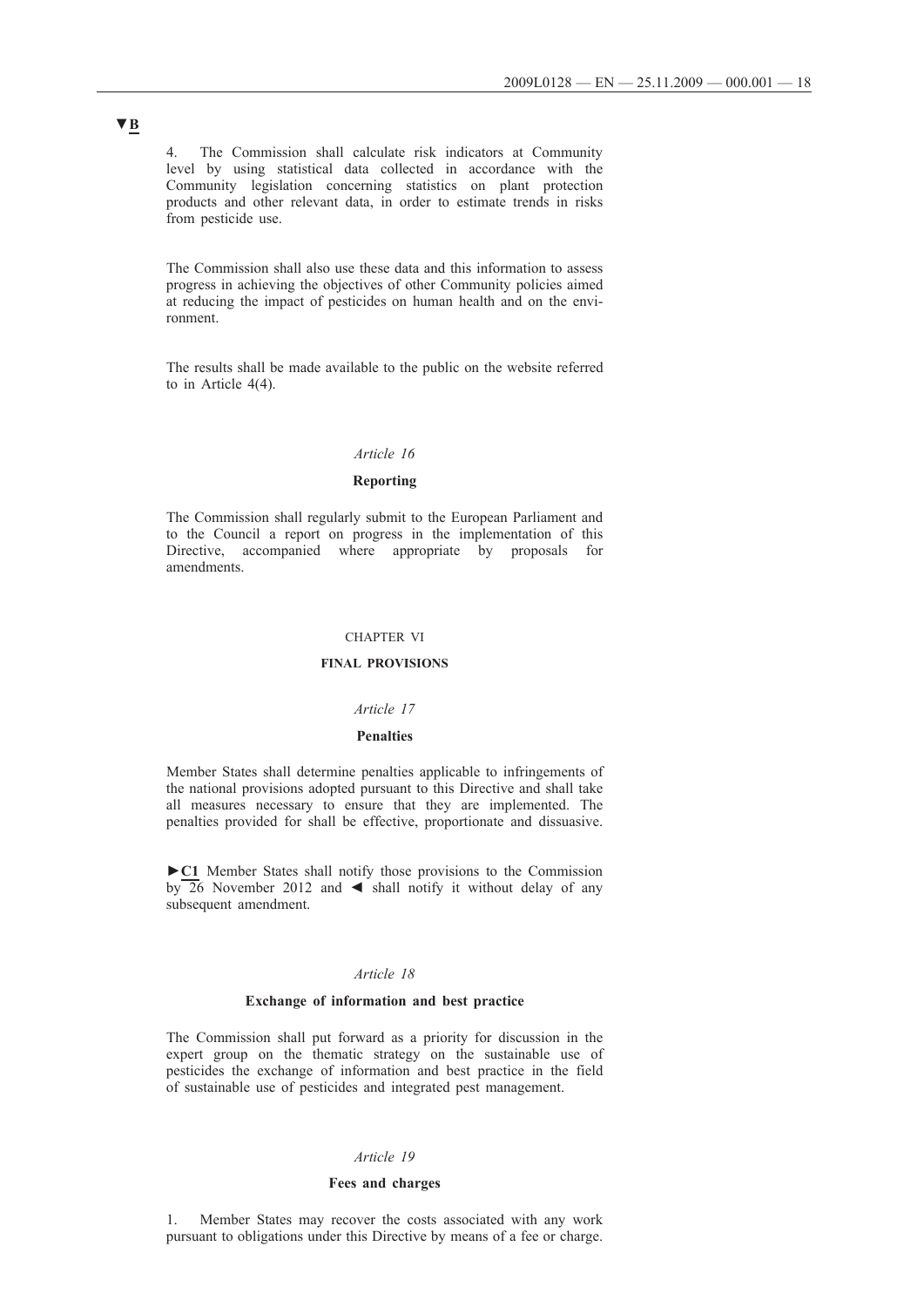2. Member States shall ensure that the fee or charge referred to in paragraph 1 is established in a transparent manner and corresponds to the actual cost of the work involved.

### *Article 20*

#### **Standardisation**

1. The standards referred to in Article 8(4) of this Directive shall be established in accordance with the procedure provided for in Article 6(3) of Directive 98/34/EC of the European Parliament and of the Council of 22 June 1998 laying down a procedure for the provision of information in the field of technical standards and regulations and of rules on Information Society services (1).

The request for developing these standards may be established in consultation with the Committee referred to in Article 21(1).

2. The Commission shall publish the references of the standards in the *Official Journal of the European Union*.

3. When a Member State or the Commission considers that a harmonised standard does not entirely satisfy the requirements which it covers and which are set out in Annex II, the Commission or the Member State concerned shall bring the matter before the Committee set up by Article 5 of Directive 98/34/EC, giving its arguments. The Committee shall, having consulted the relevant European standardisation bodies, deliver its opinion without delay.

In the light of the Committee's opinion, the Commission shall decide to publish, not to publish, to publish with restriction, to maintain, to maintain with restriction or to withdraw the references to the harmonised standard concerned in or from the *Official Journal of the European Union*.

The Commission shall inform the European standardisation body concerned and, if necessary, request the revision of the harmonised standards concerned.

#### *Article 21*

#### **Committee procedure**

1. The Commission shall be assisted by the Standing Committee on the Food Chain and Animal Health established by Article 58 of Regulation (EC) No 178/2002 of the European Parliament and of the Council of 28 January 2002 laying down the general principles and requirements of food law, establishing the European Food Safety Authority and laying down procedures in matters of food safety  $(2)$ .

2. Where reference is made to this paragraph, Article 5a(1) to (4) and Article 7 of Decision 1999/468/EC shall apply, having regard to the provisions of Article 8 thereof.

<sup>(1)</sup> OJ L 204, 21.7.1998, p. 37. (2) OJ L 31, 1.2.2002, p. 1.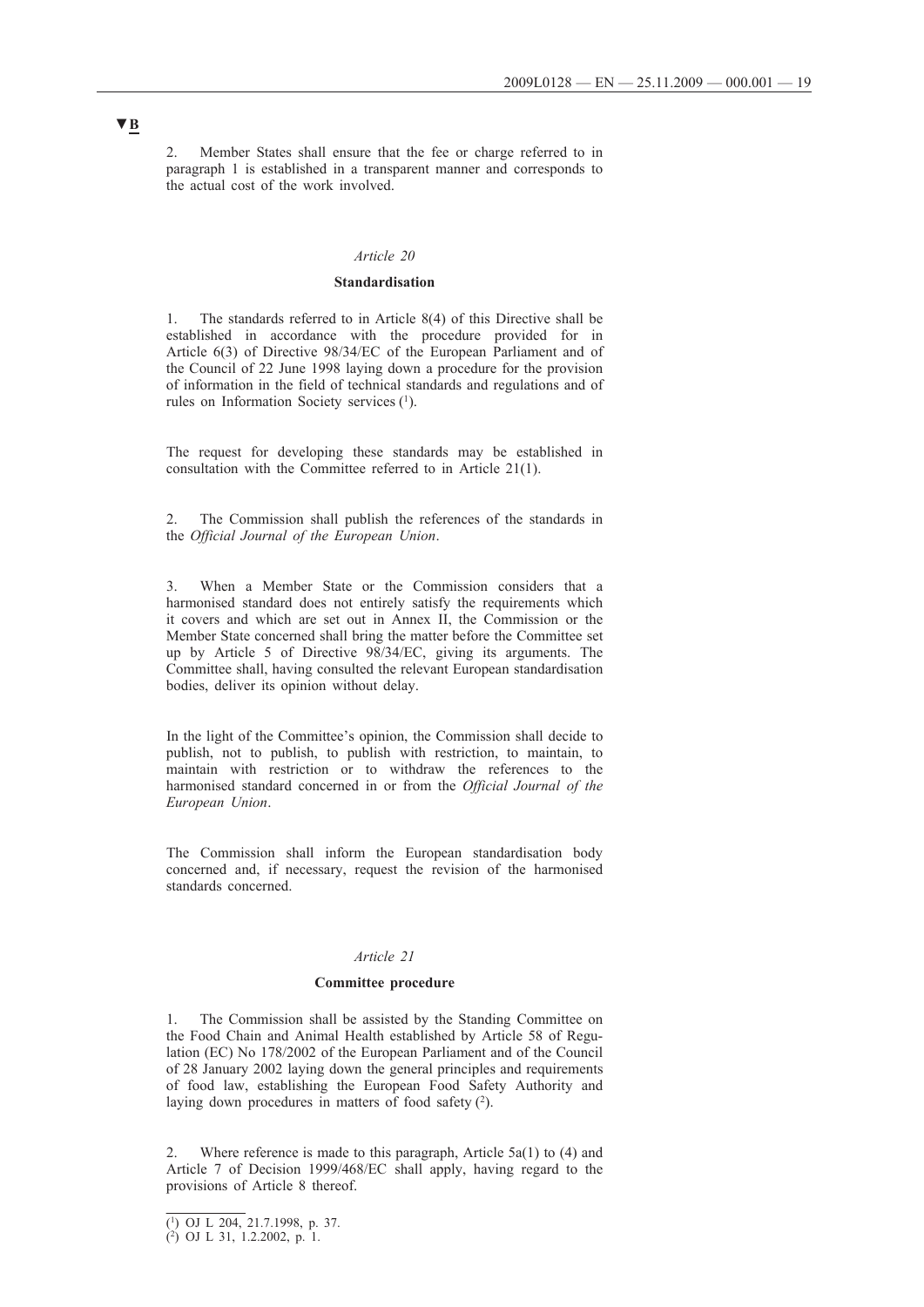## **Expenditure**

In order to support the establishment of a harmonised policy and systems in the field of sustainable use of pesticides, the Commission may finance:

- (a) the development of a harmonised system including an appropriate database to gather and store all information relating to pesticide risk indicators, and to make such information available to the competent authorities, other interested parties and the general public;
- (b) the performance of studies necessary for the preparation and development of legislation, including the adaptation of the Annexes to this Directive to technical progress;
- (c) the development of guidance and best practices to facilitate the implementation of this Directive.

## *Article 23*

#### **Transposition**

### **▼C1**

1. Member States shall bring into force the laws, regulations and administrative provisions necessary to comply with this Directive by 26 November 2011.

#### **▼B**

When Member States adopt these measures, they shall contain a reference to this Directive or be accompanied by such a reference on the occasion of their official publication. The method of making such reference shall be laid down by Member States.

2. Member States shall communicate to the Commission the text of the main provisions of national law which they adopt in the field covered by this Directive.

#### *Article 24*

### **Entry into force**

This Directive shall enter into force on the day following its publication in the *Official Journal of the European Union*.

#### *Article 25*

#### **Addressees**

This Directive is addressed to the Member States.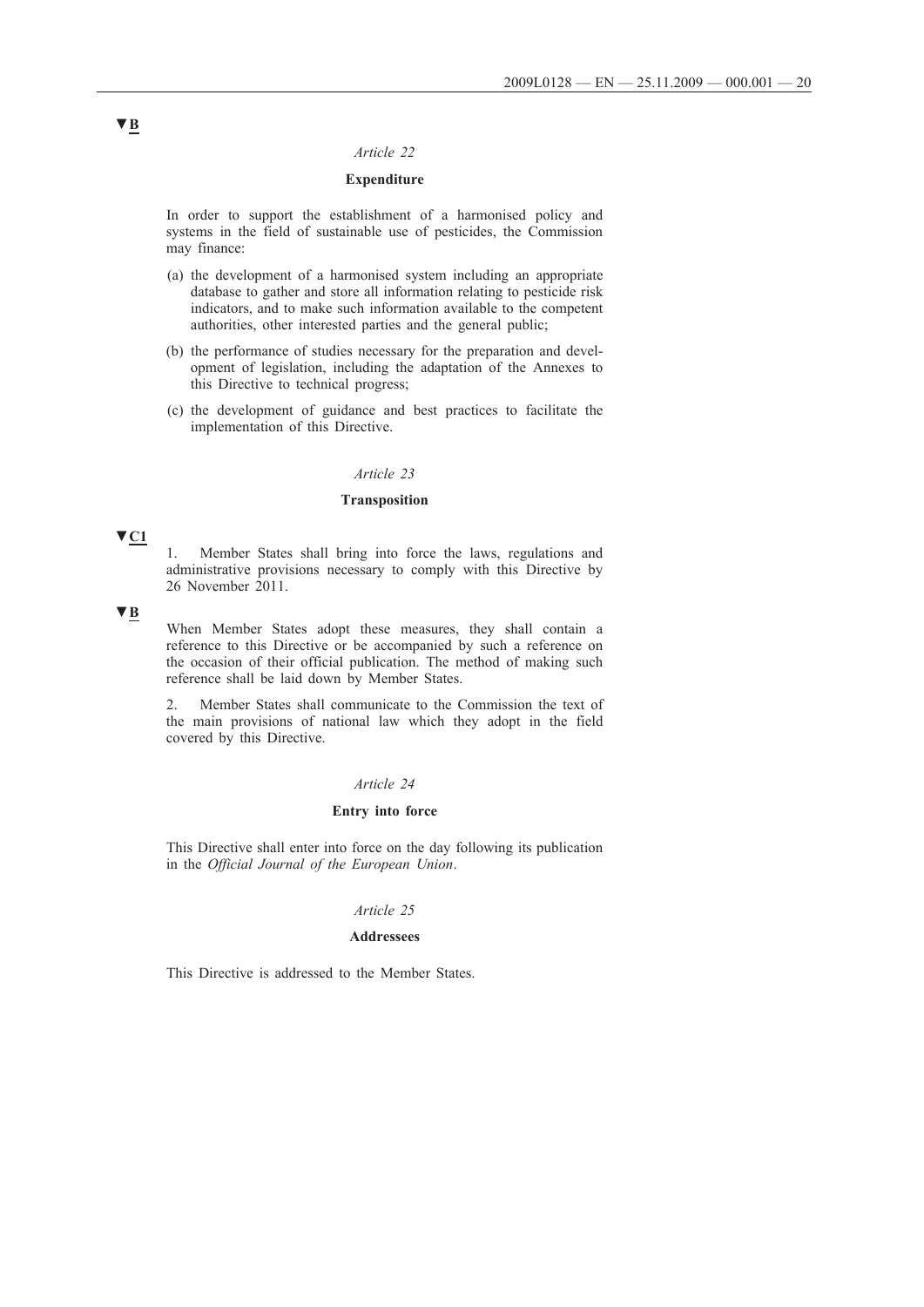#### *ANNEX I*

#### **Training subjects referred to in Article 5**

- 1. All relevant legislation regarding pesticides and their use.
- 2. The existence and risks of illegal (counterfeit) plant protection products, and the methods to identify such products.
- 3. The hazards and risks associated with pesticides, and how to identify and control them, in particular:
	- (a) risks to humans (operators, residents, bystanders, people entering treated areas and those handling or eating treated items) and how factors such as smoking exacerbate these risks;
	- (b) symptoms of pesticide poisoning and first aid measures;
	- (c) risks to non-target plants, beneficial insects, wildlife, biodiversity and the environment in general.
- 4. Notions on integrated pest management strategies and techniques, integrated crop management strategies and techniques, organic farming principles, biological pest control methods, information on the general principles and crop or sector-specific guidelines for integrated pest management.
- 5. Initiation to comparative assessment at user level to help professional users make the most appropriate choices on pesticides with the least side effects on human health, non-target organisms and the environment among all authorised products for a given pest problem, in a given situation.
- 6. Measures to minimise risks to humans, non-target organisms and the environment: safe working practices for storing, handling and mixing pesticides, and disposing of empty packaging, other contaminated materials and surplus pesticides (including tank mixes), whether in concentrate or dilute form; recommended way to control operator exposure (personal protection equipment).
- 7. Risk-based approaches which take into account the local water extraction variables such as climate, soil and crop types, and relieves.
- 8. Procedures for preparing pesticide application equipment for work, including its calibration, and for its operation with minimum risks to the user, other humans, non-target animal and plant species, biodiversity and the environment, including water resources.
- 9. Use of pesticide application equipment and its maintenance, and specific spraying techniques (e.g. low-volume spraying and low-drift nozzles), as well as the objectives of the technical check of sprayers in use and ways to improve spray quality. Specific risks linked to use of handheld pesticide application equipment or knapsack sprayers and the relevant risk management measures.
- 10. Emergency action to protect human health, the environment including water resources in case of accidental spillage and contamination and extreme weather events that would result in pesticide leaching risks.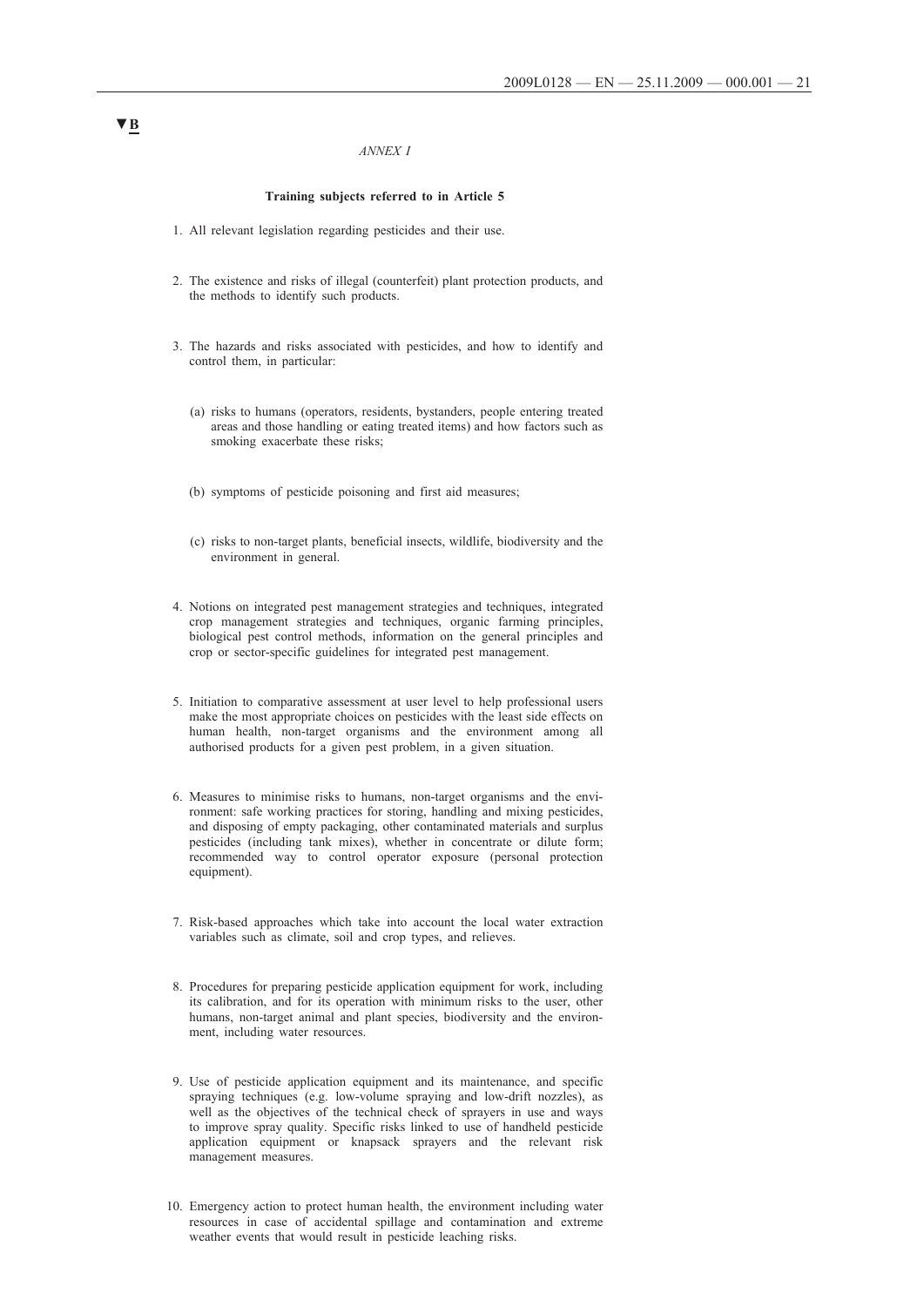- 11. Special care in protection areas established under Articles 6 and 7 of Directive 2000/60/EC.
- 12. Health monitoring and access facilities to report on any incidents or suspected incidents.
- 13. Record keeping of any use of pesticides, in accordance with the relevant legislation.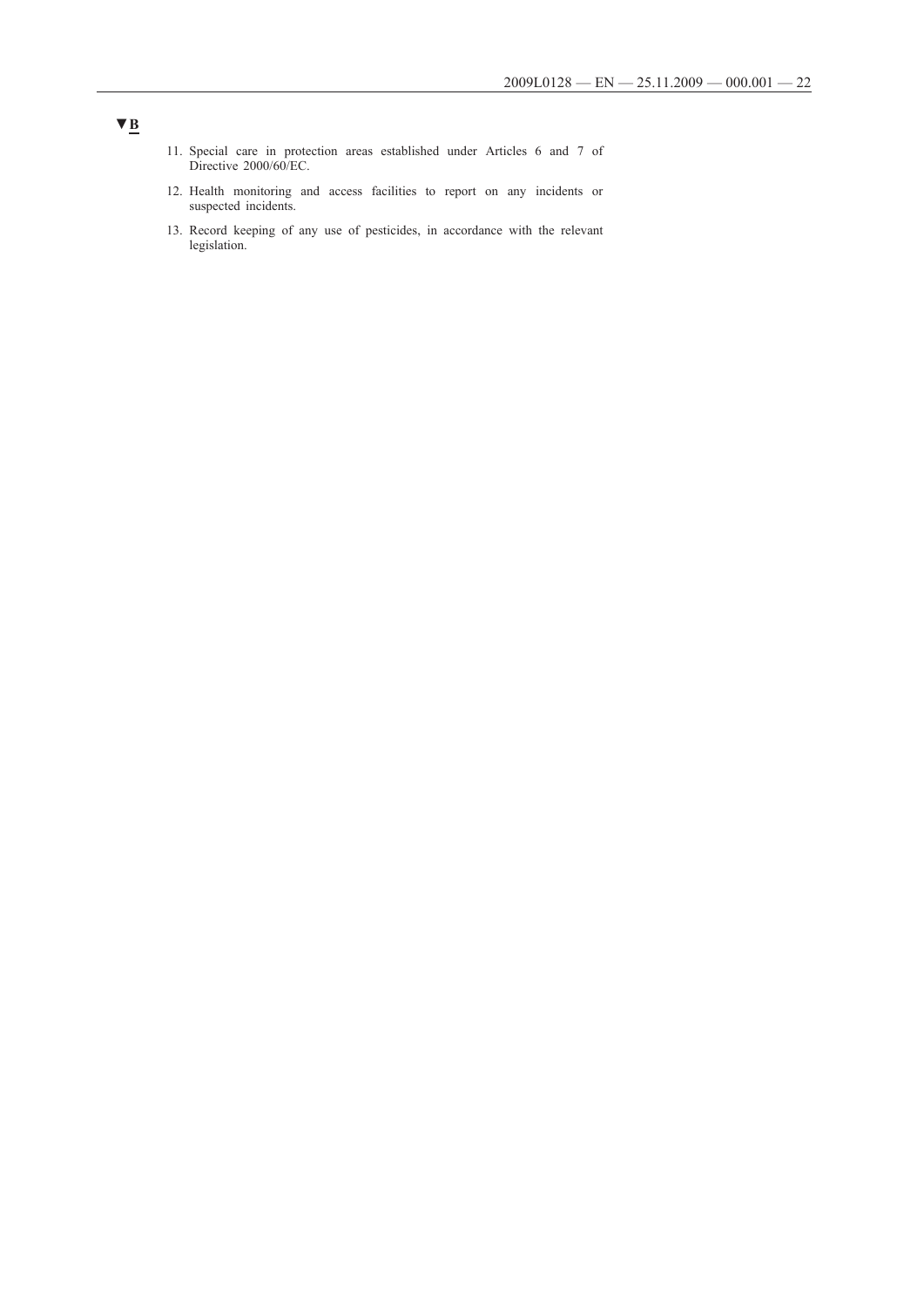#### *ANNEX II*

#### **Health and safety and environmental requirements relating to the inspection of pesticide application equipment**

The inspection of pesticide application equipment shall cover all aspects important to achieve a high level of safety and protection of human health and the environment. Full effectiveness of the application operation should be ensured by proper performance of devices and functions of the equipment to guarantee the following objectives are met.

The pesticide application equipment must function reliably and be used properly for its intended purpose ensuring that pesticides can be accurately dosed and distributed. The equipment must be in such a condition as to be filled and emptied safely, easily and completely and prevent leakage of pesticides. It must permit easy and thorough cleaning. It must also ensure safe operations, and be controlled and capable of being immediately stopped from the operator's seat. Where necessary, adjustments must be simple, accurate and capable of being reproduced.

Particular attention should be paid to:

#### 1. Power transmission parts

The power take-off driveshaft guard and the guard of the power input connection shall be fitted and in good condition and the protective devices and any moving or rotating power transmission parts shall not be affected in their function so as to ensure protection of the operator.

#### 2. Pump

The pump capacity shall be suited to the needs of the equipment and the pump must function properly in order to ensure a stable and reliable application rate. There shall be no leakages from the pump.

3. Agitation

Agitation devices must ensure a proper recirculation in order to achieve an even concentration of the whole volume of the liquid spray mixture in the tank.

4. Spray liquid tank

Spray tanks including indicator of tank content, filling devices, strainers and filters, emptying and rinsing systems, and mixing devices shall operate in such a way as to minimise accidental spillage, uneven concentration distribution, operator exposure and residual content.

5. Measuring systems, control and regulation systems

All devices for measuring, switching on and off and adjusting pressure and/or flow rate shall be properly calibrated and work correctly and there shall be no leakages. Control of pressure and operation of pressure adjustment devices shall be easily possible during application. Pressure adjustment devices shall maintain a constant working pressure at constant revolutions of the pump, in order to ensure that a stable volume application rate is applied.

6. Pipes and hoses

Pipes and hoses shall be in proper condition to avoid disturbance of liquid flow or accidental spillage in case of failure. There shall be no leakages from pipes or hoses when run with the maximum obtainable pressure for the system.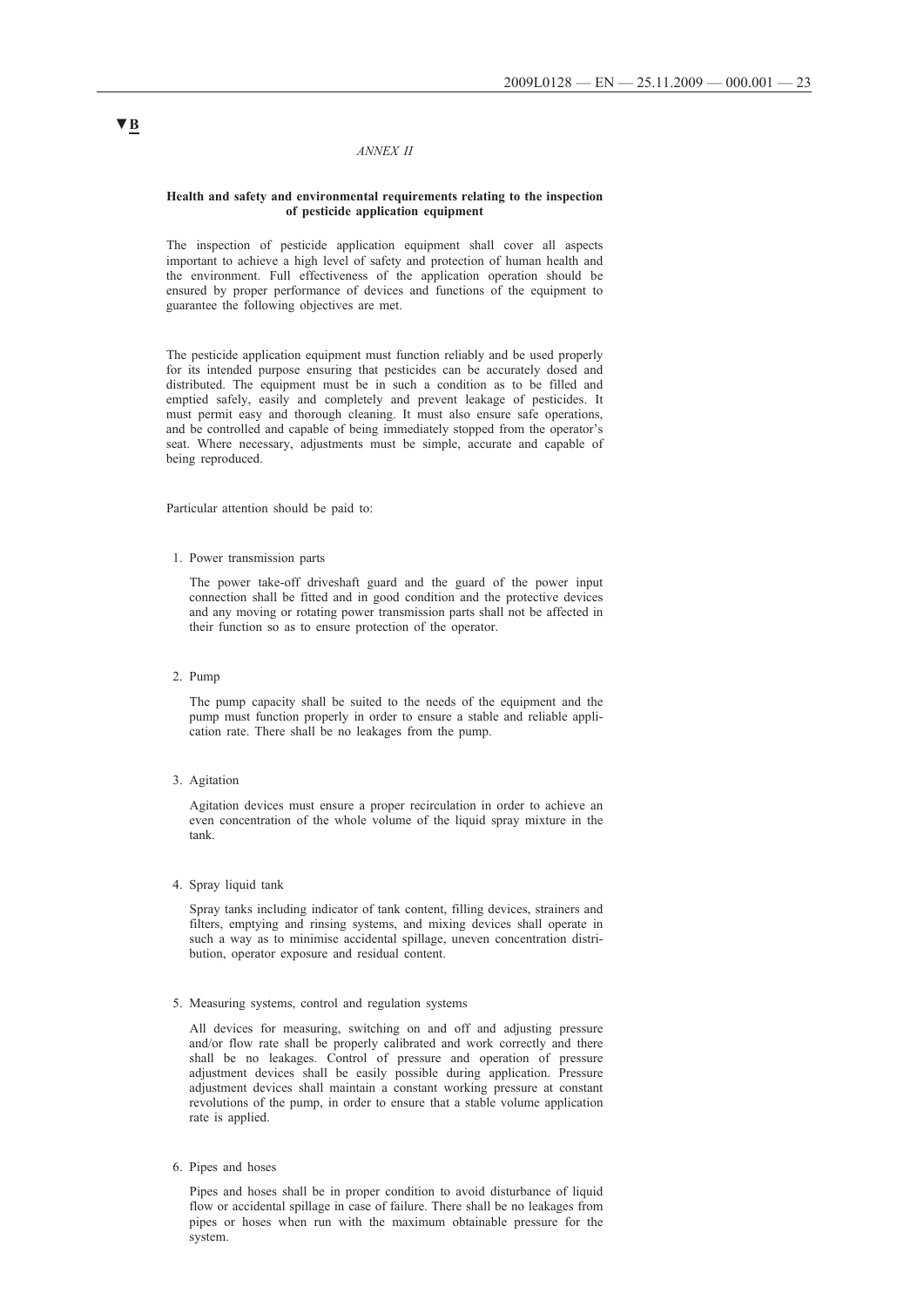#### 7. Filtering

In order to avoid turbulence and heterogeneity in spray patterns, filters shall be in good condition and the mesh size of the filters shall correspond to the size of nozzles fitted on the sprayer. Where applicable the filter blockage indication system shall operate correctly.

8. Spray boom (for equipment spraying pesticides by means of a horizontally positioned boom, located close to the crop or the material to be treated).

The spray boom must be in good condition and stable in all directions. The fixation and adjustment systems and the devices for damping unintended movements and slope compensation must work correctly.

9. Nozzles

Nozzles must work properly to control dripping when spraying stops. To ensure homogeneity of the spray pattern, the flow rate of each individual nozzle shall not deviate significantly from the data of the flow rate tables provided by the manufacturer.

10. Distribution

The transverse and vertical (in case of applications in vertical crops) distribution of the spray mixture in the target area must be even, where relevant.

11. Blower (for equipment distributing pesticides by air assistance)

The blower must be in good condition and must ensure a stable and reliable air stream.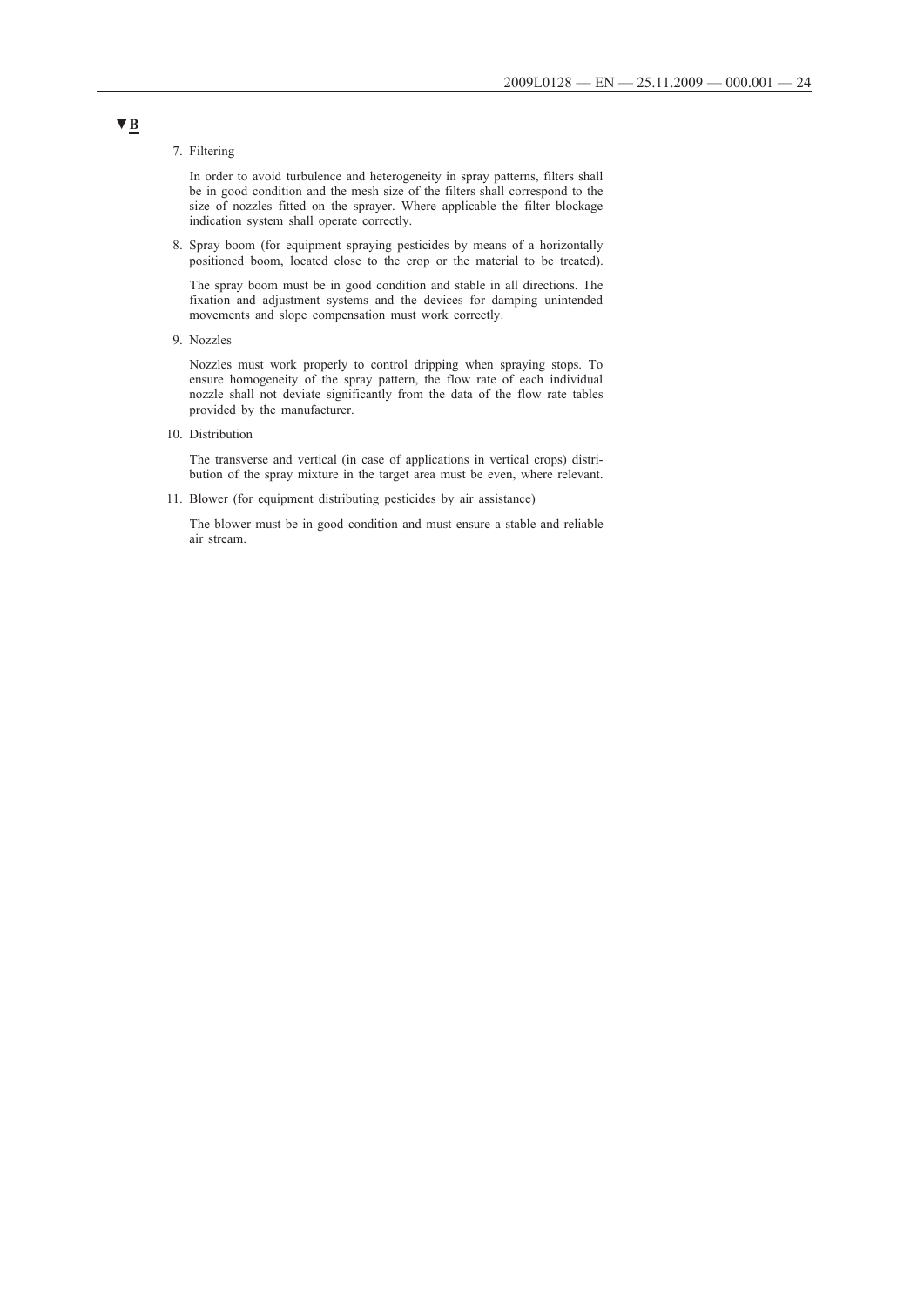#### *ANNEX III*

#### **General principles of integrated pest management**

- 1. The prevention and/or suppression of harmful organisms should be achieved or supported among other options especially by:
	- crop rotation,
	- use of adequate cultivation techniques (e.g. stale seedbed technique, sowing dates and densities, under-sowing, conservation tillage, pruning and direct sowing),
	- use, where appropriate, of resistant/tolerant cultivars and standard/certified seed and planting material,
	- use of balanced fertilisation, liming and irrigation/drainage practices,
	- preventing the spreading of harmful organisms by hygiene measures (e.g. by regular cleansing of machinery and equipment),
	- protection and enhancement of important beneficial organisms, e.g. by adequate plant protection measures or the utilisation of ecological infrastructures inside and outside production sites.
- 2. Harmful organisms must be monitored by adequate methods and tools, where available. Such adequate tools should include observations in the field as well as scientifically sound warning, forecasting and early diagnosis systems, where feasible, as well as the use of advice from professionally qualified advisors.
- 3. Based on the results of the monitoring the professional user has to decide whether and when to apply plant protection measures. Robust and scientifically sound threshold values are essential components for decision making. For harmful organisms threshold levels defined for the region, specific areas, crops and particular climatic conditions must be taken into account before treatments, where feasible.
- 4. Sustainable biological, physical and other non-chemical methods must be preferred to chemical methods if they provide satisfactory pest control.
- 5. The pesticides applied shall be as specific as possible for the target and shall have the least side effects on human health, non-target organisms and the environment.
- 6. The professional user should keep the use of pesticides and other forms of intervention to levels that are necessary, e.g. by reduced doses, reduced application frequency or partial applications, considering that the level of risk in vegetation is acceptable and they do not increase the risk for development of resistance in populations of harmful organisms.
- 7. Where the risk of resistance against a plant protection measure is known and where the level of harmful organisms requires repeated application of pesticides to the crops, available anti-resistance strategies should be applied to maintain the effectiveness of the products. This may include the use of multiple pesticides with different modes of action.
- 8. Based on the records on the use of pesticides and on the monitoring of harmful organisms the professional user should check the success of the applied plant protection measures.